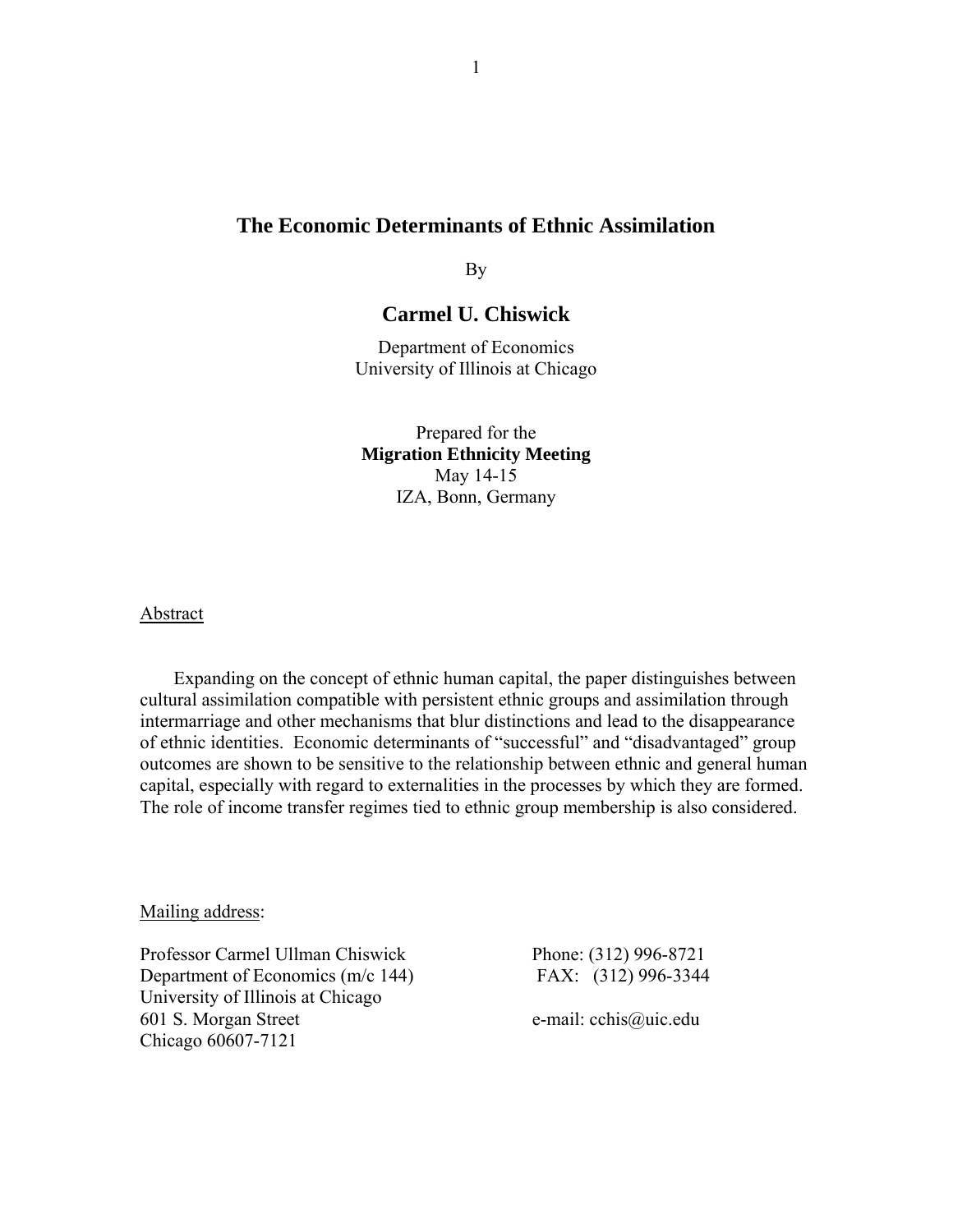# **THE ECONOMIC DETERMINANTS OF ETHNIC ASSIMILATION**

**B**<sub>V</sub>

Carmel U. Chiswick Department of Economics University of Illinois at Chicago

# I. Introduction

 $\overline{a}$ 

As second- and third-generation immigrants increasingly identify themselves with the host country, the immigrant group is either completely assimilated or it develops structures which endure as a stable sub-culture of the larger society.<sup>[1](#page-1-0)</sup> Ethnic history is by definition the story of those subcultures that endure. Although the term is used differently in different contexts, an "ethnic" group will be understood here as a subgroup of the larger society for which membership is defined by one or more non-economic characteristics.<sup>[2](#page-1-1)</sup>

This paper develops an economic model of ethnicity that can be used to analyze the assimilation or persistence of such groups. Each individual member of society is

<span id="page-1-0"></span><sup>&</sup>lt;sup>1</sup> An analogous historical process occurs in non-migrant groups, as when indigenous peoples are faced with substantial immigration from other cultures, when national boundaries are redrawn to combine people of different ethnicities, or when social change divides a previously homogeneous society. In each case the members of one group can assimilate into the other, in which case homogeneity again emerges, or they can develop distinctive characteristics that enable them to endure as a group.

<span id="page-1-1"></span> $2$  That is, by characteristics not directly related to labor productivity. In some usage, an ethnic group is defined residually after controlling for such characteristics as race, religion, or place of origin. This study uses the term broadly to include groups defined by these characteristics as well. For simplicity, these characteristics are assumed to be unambiguous and well known, so that every member of the population knows the ethnicity of every other member.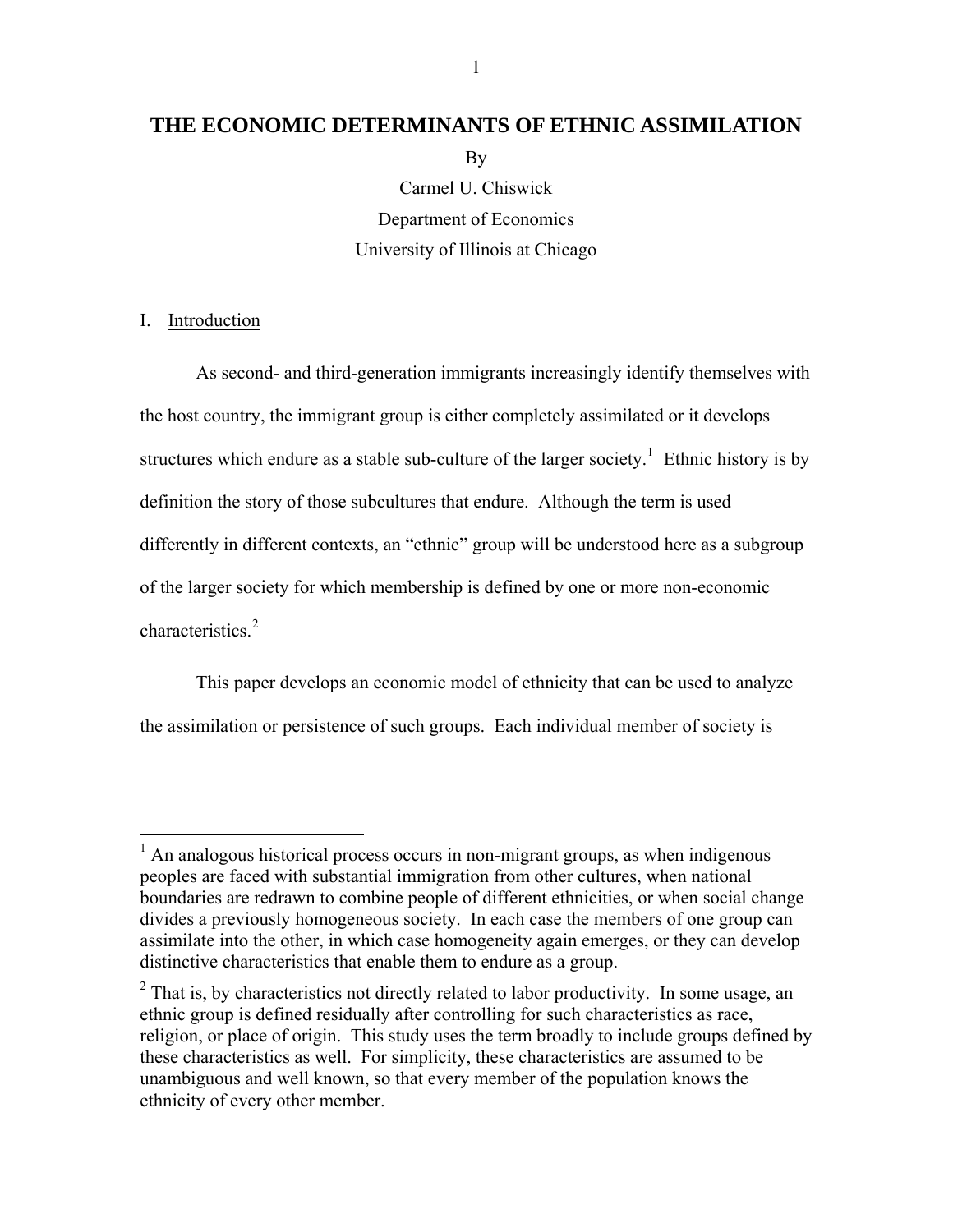assumed to belong unambiguously to an ethnic group, either by birth or migration.<sup>[3](#page-2-0)</sup> It is also assumed that individuals face at some point the possibility of switching groups, whether by marriage, by

formal conversion or by *de facto* assimilation. This potential for between-group mobility is necessary (but not sufficient) for assimilation to occur, allowing one ethnic group to expand at the expense of another and thus ultimately for ethnic distinctions to effectively disappear.

The analysis below considers two different types of economic incentives underlying the assimilation of multiple ethnic groups into a common culture. The first approach relies heavily on the concept of ethnicity-specific human capital, developed in Part II and applied to the tradeoffs faced by individuals between maintaining ethnic identity and adapting to the larger society. Also included in this section is a consideration of different definitions of assimilation and the role of between-group intermarriage in the assimilation process. Part III looks at how an ethnic group's incentives to engage in rentseeking activities affect this process, typically skewing the incentives faced by individuals in ways that retard the assimilation process. Part IV concludes with a summary of the analysis and its implications for social policy.

 $\overline{a}$ 

<span id="page-2-0"></span> $3$  In principle, it is possible to opt out of membership entirely by distancing oneself from all particularism. Should this choice become common, however, people who share it will typically develop their own social structures and thus create the equivalent of a more or less new ethnicity.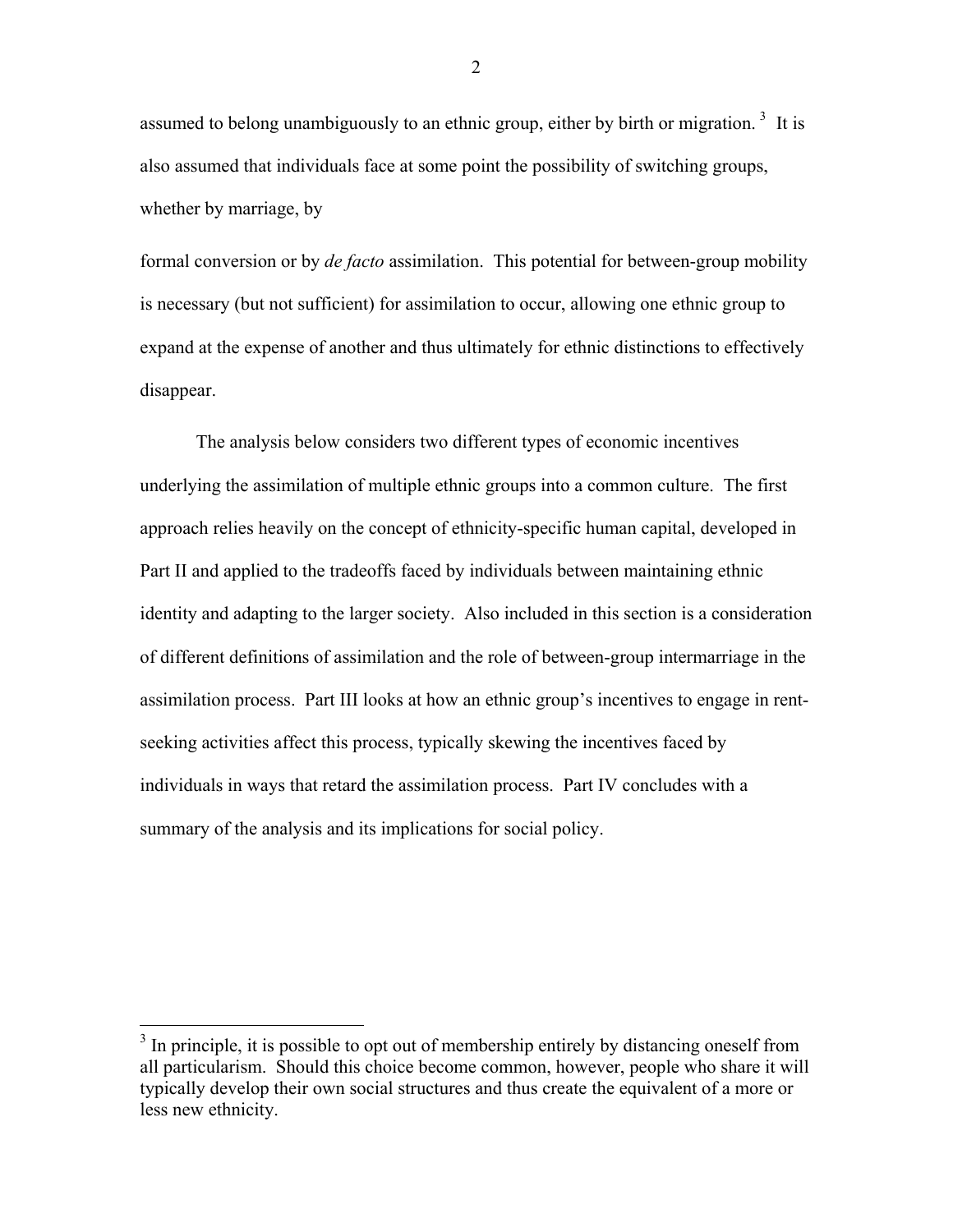#### II. Ethnic Human Capital and Assimilation

Even before the skill-formation associated with labor force activities, human capital formation begins early with childhood experiences and pre-school training by family members. Ethnic groups typically provide a social context for many of the intimacies of family life: childrearing practices, extended family relationships, observance of life-cycle milestones, cuisine, music, and virtually all other aspects of folk culture. Although later training may be of a more general nature (e.g., for an occupation or cultural role shared by people of a different ethnicity), early childhood memories are often group-specific. And family experiences are themselves a form of training for adult marriage and parenting roles.

Language is an important type of human capital that is acquired early in life and is heavily influenced by ethnicity. In the typical situation there is a general language common to everyone, as well as minority languages spoken by specific ethnic groups. Any ethnic group in which a second language is spoken effectively requires at least some of its members to be bilingual, thereby raising the human capital intensity of ethnic good production. Moreover language fluency can be complementary with other forms of human capital. Among Jews, for example, the emphasis on Hebrew (language, literacy and literature) as part of the standard religious training facilitates corresponding investments in other written languages and generally raises rates of return to investment in secular schooling. As another example of complementarity, high levels of education tend to raise rates of return to investments in health, and *vice versa.*

Complementarities between the different forms of human capital can amplify between-group differences in a few characteristics so as to generate substantial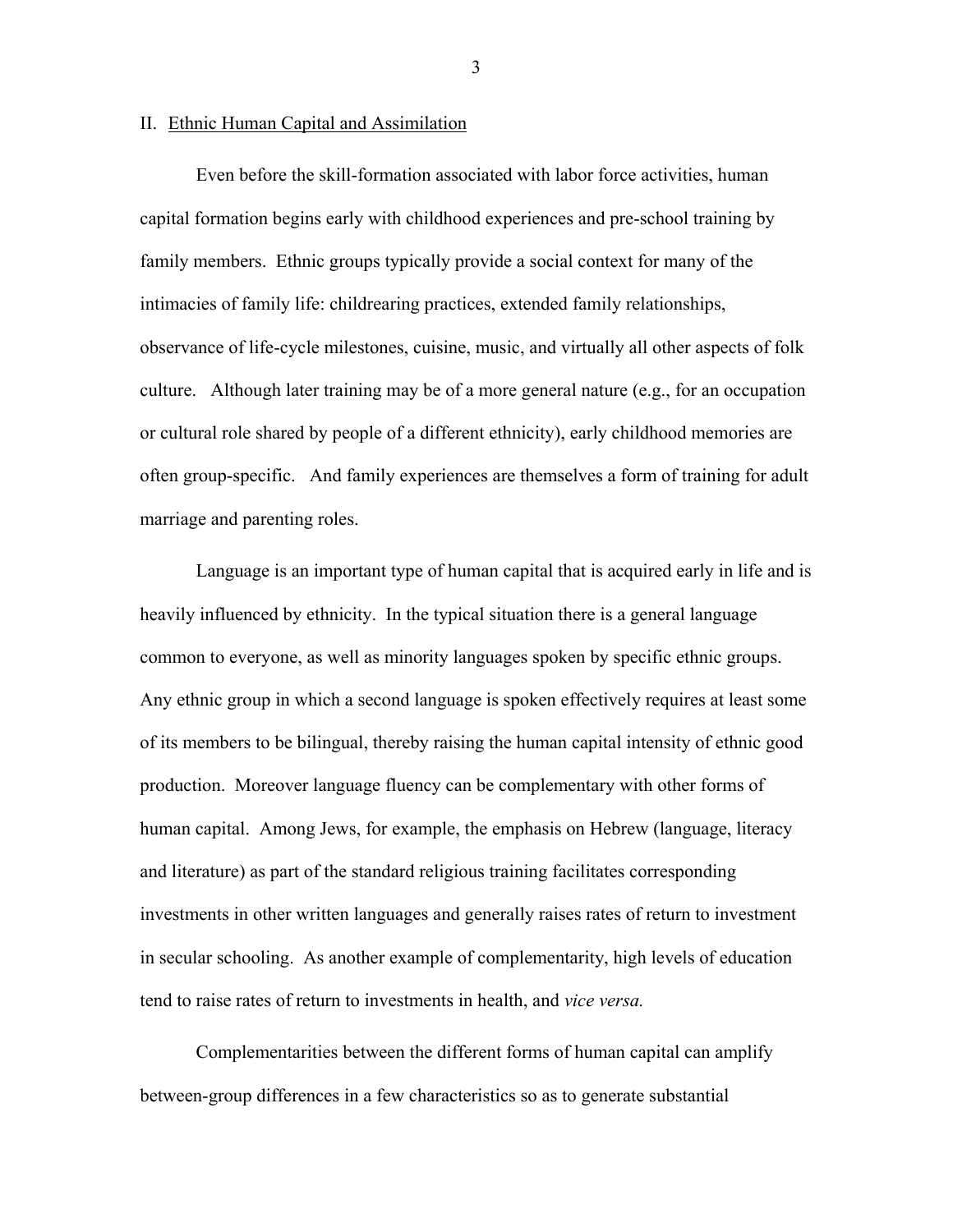differences in the overall structure of investments in people. Moreover these can become fundamental group differences with significant implications for differences in marriage and fertility patterns. For example, groups that make greater investments in their children's human capital typically have smaller families as budget-constrained parents tend to marry later and to trade off between child "quality" and "quantity." [Becker, 1981 #406;Chiswick, 1988 #85] Similarly, ethnic differences in the allocation of parental investment between sons and daughters, whether in the amounts or types of human capital, have far-reaching implications for ethnic differences in adult gender roles. Affecting the intimate aspects of family life, such differences can drive a wedge between the lifestyles of different ethnic groups and provide the underpinning for each group to prefer its own as "superior." This leads naturally to a segmentation of marriage markets along ethnic lines and hence enables the long run persistence of ethnic group distinctions.

## A. An Economic Model of Ethnic Identity

Following [Chiswick, 2006 #747], membership in an ethnic group is understood to be a "good" in the sense that it is desirable but not costless. That is, identification with the group provides benefits both tangible and intangible, but requires diversion of scarce resources from other uses. Although ethnicity can not be purchased directly, it is best thought of as a z-good produced by combining ethnic goods and services (e.g., ethnic clothing, food, entertainment, charities, club memberships) and time expenditures on group-specific activities.<sup>[4](#page-4-0)</sup>

<span id="page-4-0"></span><sup>&</sup>lt;sup>4</sup> For a discussion of ethnic goods see [Chiswick, 2005 #759]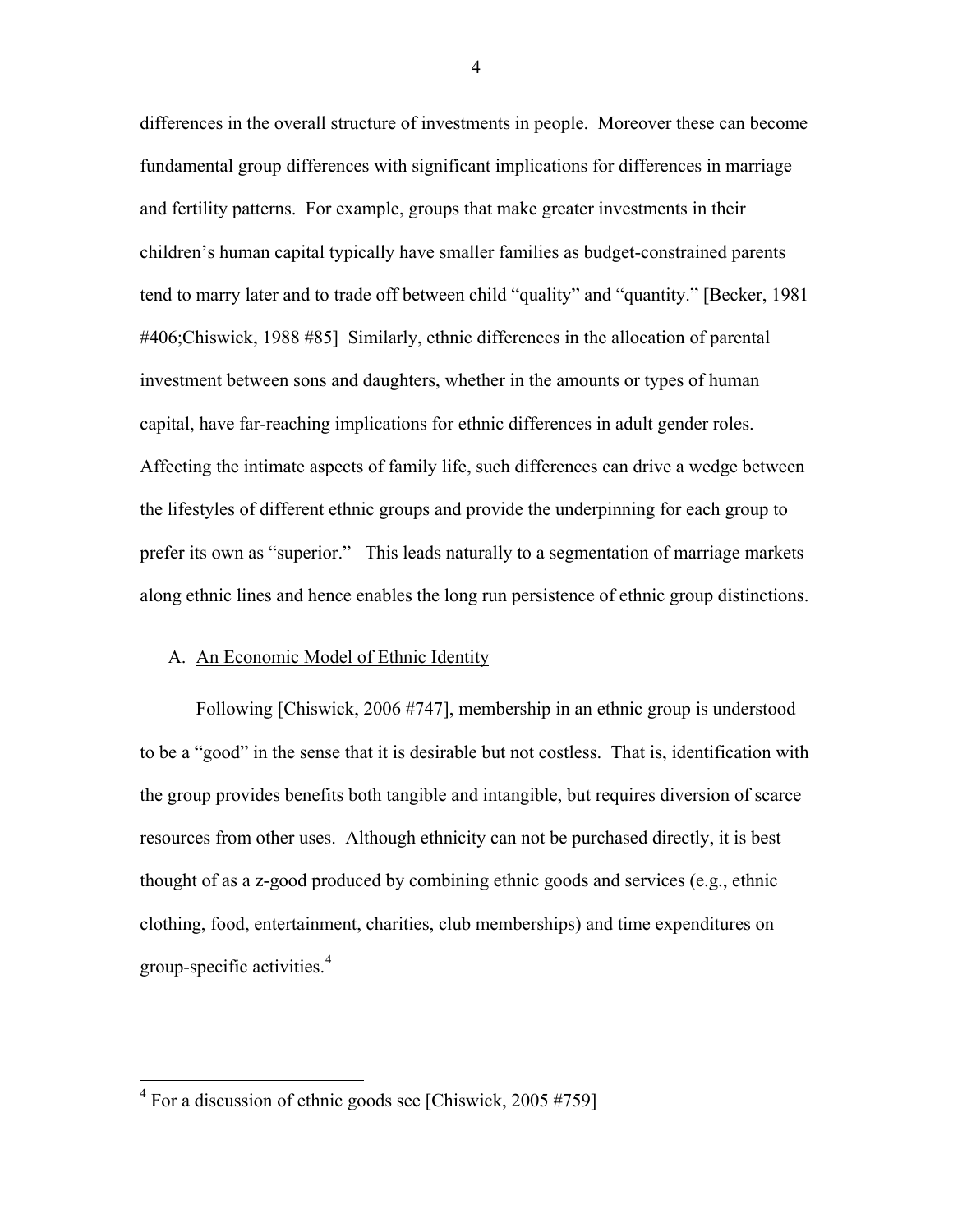Consider a country in which there are multiple ethnic groups, each of which is part of the larger society and each of which has a group-specific ethnic z-good, referred to here as ethnicity. Utility-maximizing consumers allocate their time between ethnic and general activities. The problem can be expressed as:

*(1)* Max U(E, Y) subject to  $L_E + L_Y + L_S = L^*$ where  $E =$  Ethnicity  $Y = All other (shared) goods and services$  $L<sub>E</sub>$  = Time spent in ethnic-specific activities  $L_Y$  = Time spent in general activities  $L<sub>S</sub>$  = Total time spent in human capital formation and L\* is the total time available for all purposes.

Human capital may or may not be work-related, referring rather more generally to the skills and experiences relevant for producing the consumption goods, E and Y. It is useful to distinguish between ethnic human capital, the skills and experiences specific to E production thus useful only for members of that ethnic group, and shared human capital, the skills and experiences that raise productivity for Y production and are thus useful to members of all groups. For example, ethnic human capital,  $H_E$ , might include a group-specific ethnic language, religion, or customs affecting family relationships, while human capital shared by all ethnic groups,  $H<sub>Y</sub>$ , would include the common language and culture shared by all groups. Ignoring for simplicity the role of purchased goods and services, let the two consumption goods, Y and E, be home-produced with human capital specific to each activity:

- $(2)$  E =  $g(h<sub>E</sub>L<sub>E</sub>)$
- $(3)$  Y =  $f(h_YL_Y)$

where  $h_E$  = level (quality) of ethnic human capital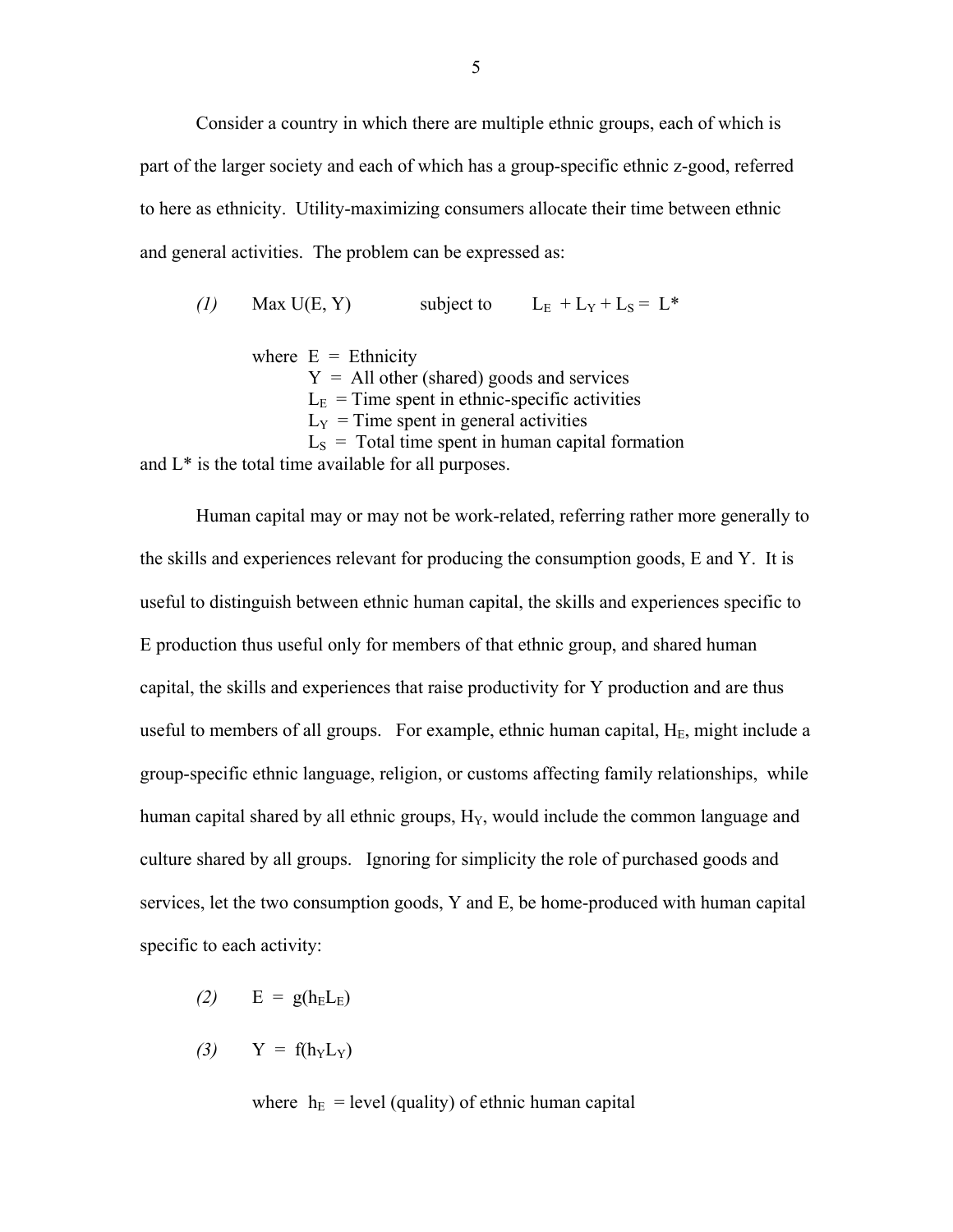and  $h_Y$  = level (quality) of general human capital. In this specification the total amount of human capital,  $H_E \equiv h_E L_E$  or  $H_Y \equiv h_Y L_Y$ respectively, is the sole input for producing the corresponding consumption good. Each ethnic group may thus be characterized by (perhaps even defined by) its own groupspecific human capital.

In the present analysis, the term "ethnic education" refers to any investment in ethnic-specific human capital, a skill-formation process that enhances the productivity of resources deployed within the group (i.e., for making the ethnic z-good) but not productivity in the general labor market or in general consumption activities. Ethnic education in this sense begins early in childhood with ethnic-specific parenting styles and family customs, later expanding to include socialization within the ethnic community and more or less formal training in group-specific skills. The rate of return to ethnic education depends not only on individual preferences (a lifestyle choice) but also on the production function for ethnic experience.<sup>[5](#page-6-0)</sup>

Each type of human capital is the output of an educational process with its own production function, the main input to which is the student's time. These can be written inversely as cost functions, expressing the time cost of education as a function of the level of skill to be acquired.

- $(4)$  L<sub>S</sub> = L<sub>YS</sub> + L<sub>ES</sub>
- *(5)* L<sub>YS</sub> =  $\varphi$ (h<sub>Y</sub>),  $\varphi$ <sup>'</sup>,  $\varphi$ <sup>'</sup> > 0

<span id="page-6-0"></span><sup>&</sup>lt;sup>5</sup> The collective aspects of this process make ethnicity a quasi-public good in the sense that the consumption activities of many individuals are mutually interdependent. In this respect it is much like religion, and indeed many ethnic groups are characterized by a group-specific religious life. The present analysis ignores this characteristic for the sake of simplicity without affecting the conclusions.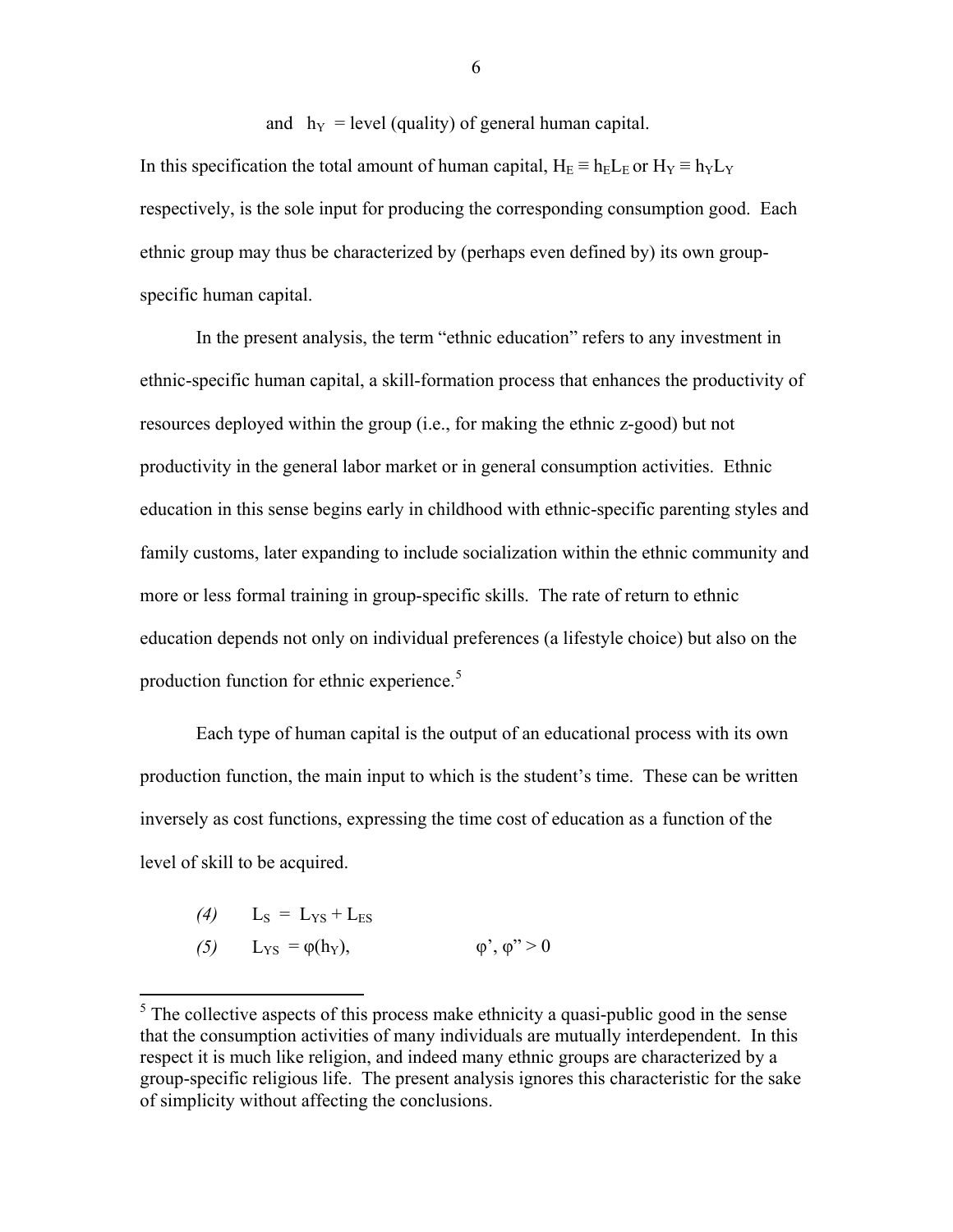(6) 
$$
L_{ES} = \gamma(h_E) + \omega h_Y h_E, \qquad \gamma', \gamma'' > 0
$$

where  $L_{YS}$  = Time spent in general (shared) learning activities  $L_{ES}$  = Time spent in ethnic-specific learning activities

and the constant coefficient  $\omega$  indicates the degree to which the acquisition of general human capital imposes an external effect on ethnicity-specific education. For example, if  $\omega$  a greater level of general human capital (h<sub>Y</sub>) would make it more costly to acquire any given level of ethnic education (h<sub>E</sub>), while if  $\omega$ <0 the opposite would be true.

This problem is solved by maximizing the Lagrangian function:

(7) 
$$
f = U(g(h_E L_E), f(h_Y L_Y)) - \lambda [L_E + L_Y + \gamma(h_E) + \varphi(h_Y) + \omega h_Y h_E - L^*].
$$

where equations (4)-(6) have been substituted into the time constraint to eliminate the schooling time variables. The first-order conditions can be solved to yield

$$
(8) \qquad U_g g^{\prime} h_E = U_f f^{\prime} h_Y
$$

$$
(9) \qquad L_E/h_E = [\gamma' + \omega h_Y]
$$

$$
(10) \quad L_Y/h_Y = [\varphi' + \omega h_E]
$$

*(11)*  $L^* = L_E + L_Y + \gamma(h_E) + \varphi(h_Y) + \omega h_Y h_E$ 

Equaton (8) equates the marginal rate of substition in consumption between ethnicspecific and common (shared) uses of time to  $-1$ , the slope of the time budget line, requiring that the marginal value of time be the same in both consumption activities. Equations (9) and (10) equate the slopes of the human capital quantity-quality isoquants,  $L_F/h_E$  and  $L_Y/h_Y$  respectively, to the marginal cost of the corresponding type of education. These conditions allocate time to each type of education up to the point where its marginal value in human capital formation is the same as the opportunity cost of that time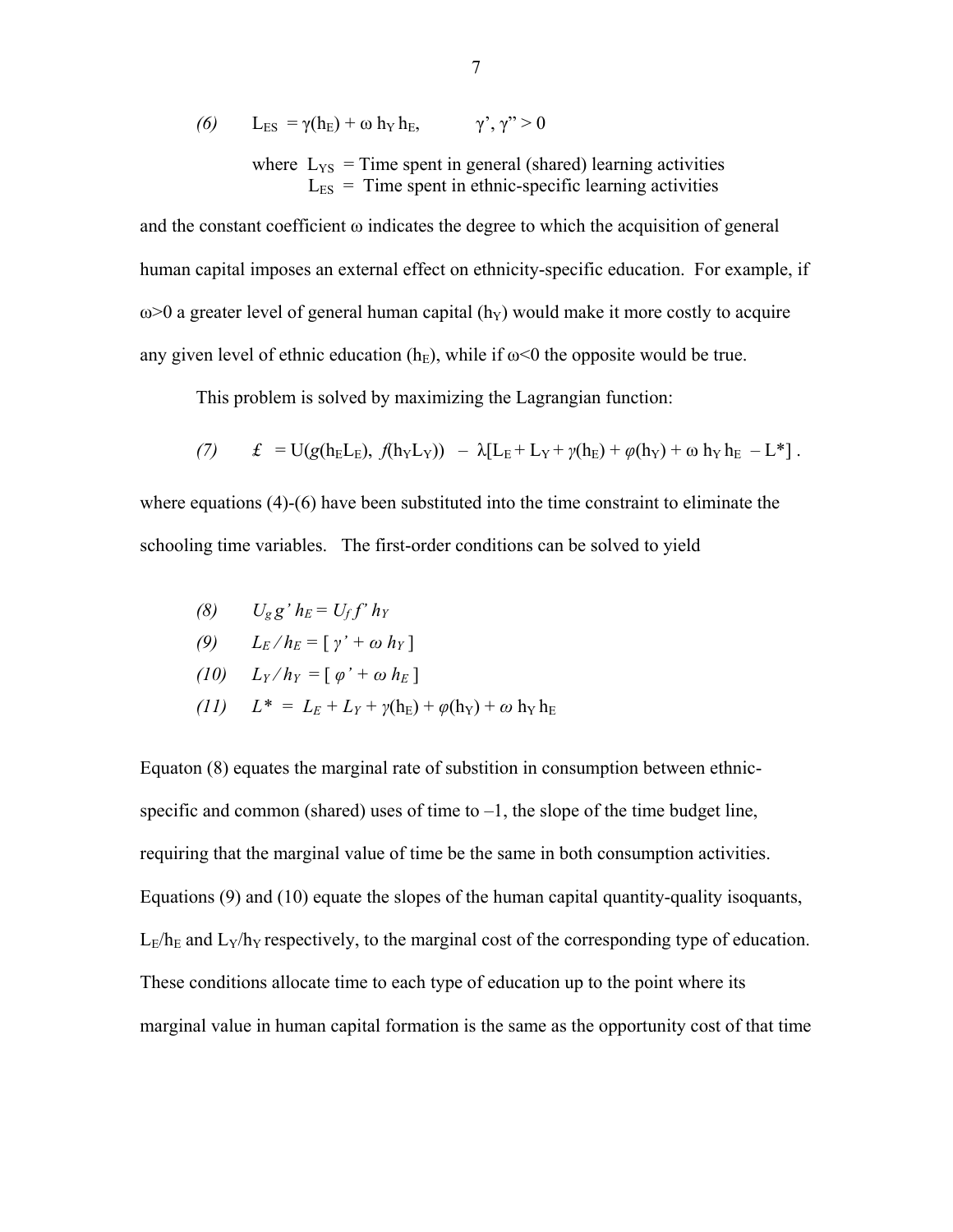in consumption activities. Equation (11) restates the overall time constraint for all activites.

Solving (9) and (10) for  $L_E$  and  $L_Y$ , substituting the result into (11) and rearranging terms permits the overall time constraint to be expressed solely as a function of skill levels,  $h_E$  and  $h_Y$ , and the externality parameter  $\omega$ :

$$
(12) \quad L^* = h_E \gamma' + h_Y \varphi' + \gamma + \varphi + 3\omega h_E h_Y
$$

This describes the time-constrained opportunity for attainable combinations of human capital, and it generally has a negative slope.<sup>[6](#page-8-0)</sup> Solving the same two equations for  $h_E$  and  $h<sub>Y</sub>$ , substituting the result into equations (8) and rearranging terms yields:

$$
(13)\qquad \frac{U_g g' L_E}{U_f f' L_Y} = \left[ \frac{\gamma' + \omega h_Y}{\varphi' + \omega h_E} \right]
$$

 $\overline{a}$ 

The expression on the left-hand side of equation (13) is the marginal rate of substitution in consumption between  $h_E$  and  $h_Y$ , the slope of an indifference curve between levels of the two types of education. The right-hand side is the slope of a production possibility frontier (PPF) that holds constant  $L<sub>S</sub>$ , the total resources devoted to general and ethnic training combined. Optimization thus requires tangency between an indifference curve and a human capital PPF determined by the allocation of time between consumption and education. By varying the amount of time devoted to education, equation (13) implies an expansion path with a positive slope as long as both  $h<sub>Y</sub>$  and  $h<sub>E</sub>$  are normal (in the sense that more resources devoted to education raises the demand for each type). The overall solution to the consumer's problem occurs where the time constraint in (12) crosses the

<span id="page-8-0"></span><sup>&</sup>lt;sup>6</sup> A sufficient (but not necessary) condition for this is  $\omega \ge 0$ , meaning that the external effects of general education on ethnic education (and *vice versa*) are non-positive.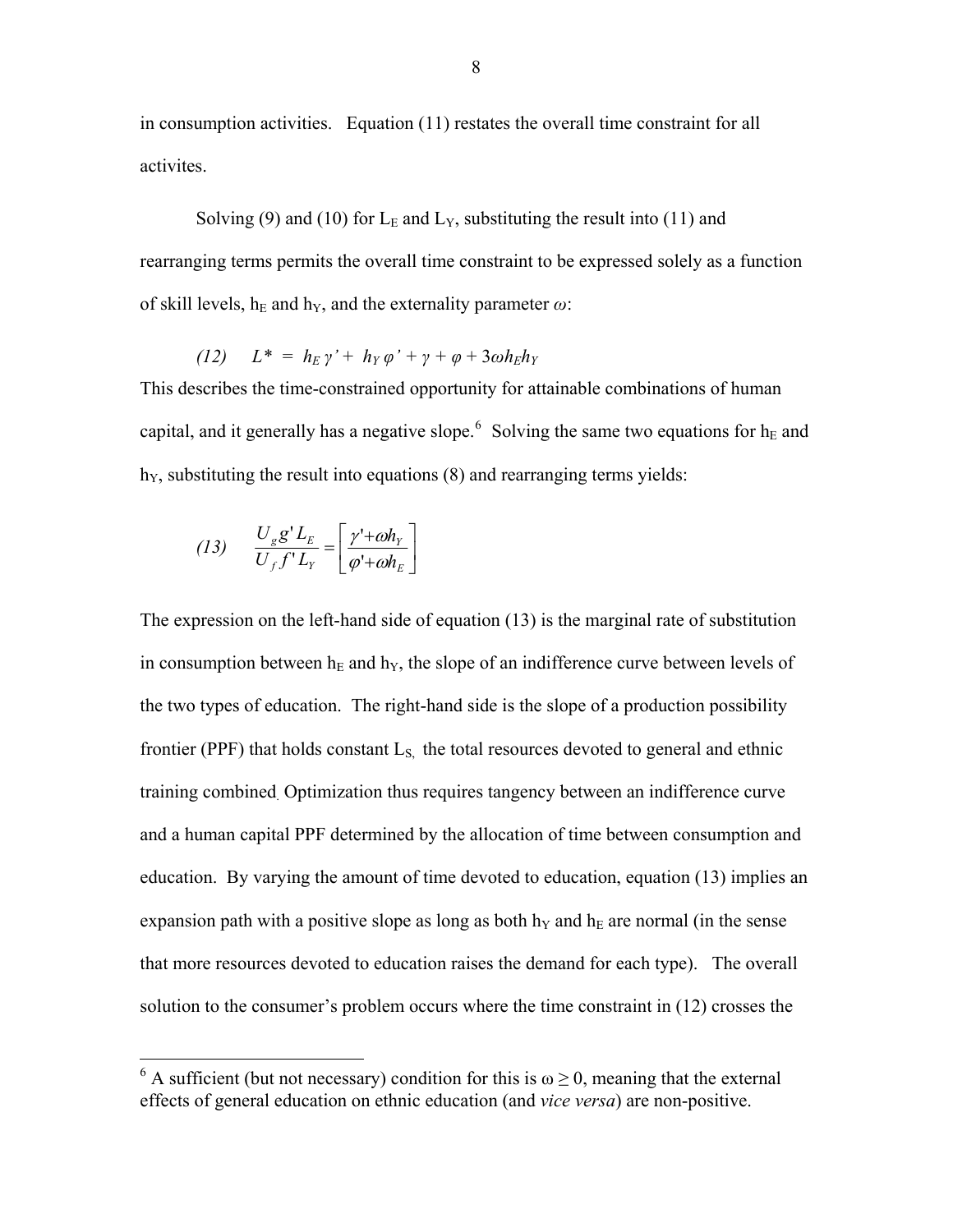expansion path either at a unique combination of  $h_E$  and  $h_Y$  or at one of its corners.

Figure 1 illustrates the consumer's decision and its sensitivity to the groupspecific parameter ω. The indifference map between ethnic-specific skills (on the horizontal axis) and shared skills (on the horizontal axis) has been drawn to represent an individual with a strong preference for the ethnic good. Three possible production possibility frontiers have been drawn, all using the same total resources and thus with endpoints at A and B. The PPF corresponding to a group where ethnic education and general education are mutually independent (i.e., where  $\omega = 0$ ) has been emphasized with a dark curve. In this case the optimal combination of human capital would be at point C, and the expansion path is indicated by a similarly dark line.<sup>[7](#page-9-0)</sup> The PPF corresponding to positive externalities in the education process is tangent to the indifference map at point D, on a higher indifference curve than C and characterized by greater investments in both types of human capital but with relatively more  $h<sub>Y</sub>$ . In contrast, the optimal investment if there are negative externalities between the two educational processes is at point E, on a lower indifference curve and with greater specialization in ethnic human capital. Although not shown on this graph, the expansion path passing through E is to the right and less steep than the path through C, while the one passing through D is to its left and more steeper.

<span id="page-9-0"></span>The key parameter in the model developed here is *ω*, an indicator of cultural tension between the ethnic group and the shared environment. When  $\omega$  is negative the two kinds of human capital are acquired by means of complementary learning processes: the greater the level of  $h_E$  embodied in a person the more efficiently he can learn general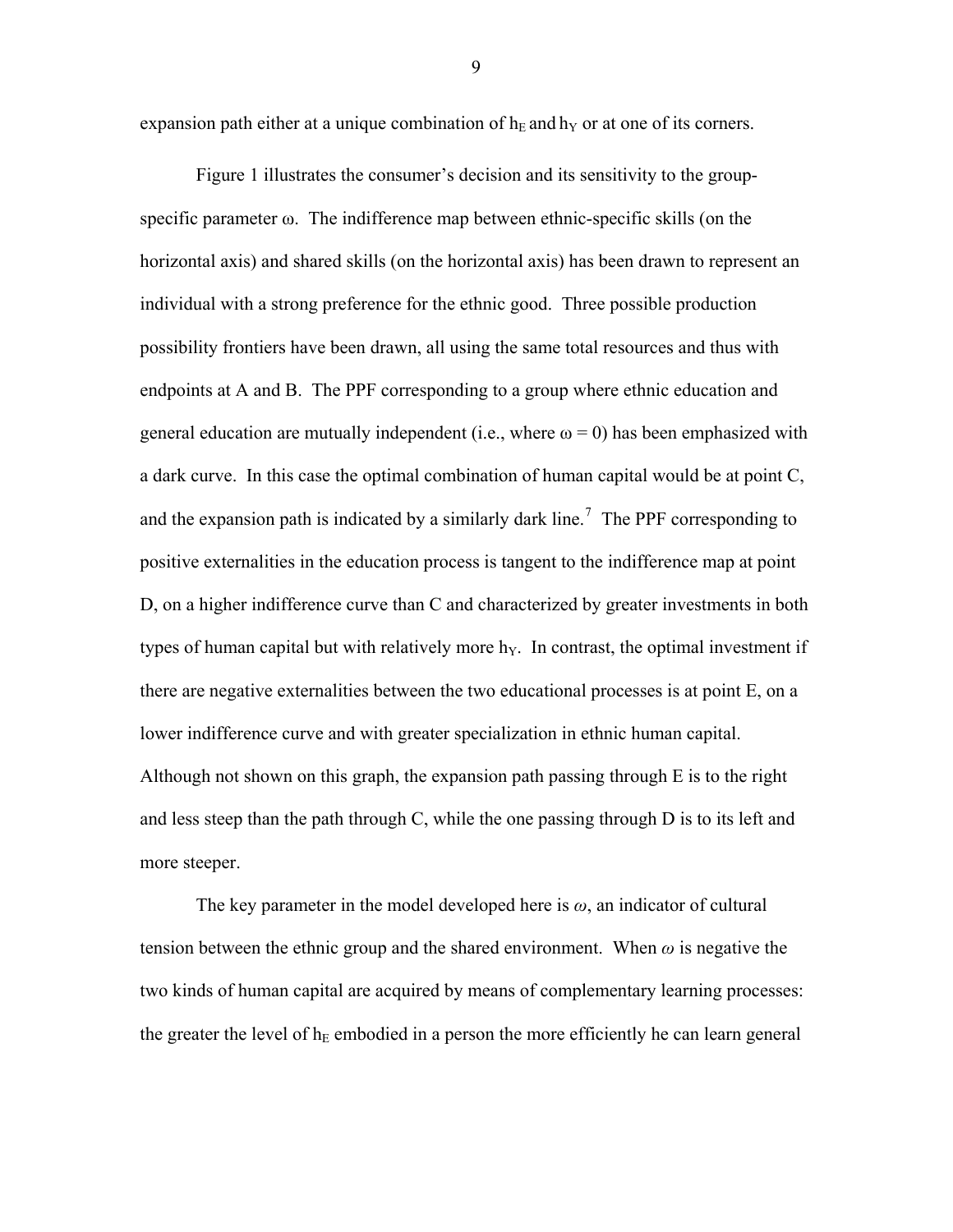skills, and the greater the level of shared human capital, the more efficiently he can acquire ethnic-specific skills. The opposite is true when  $\omega$  is positive, indicating that high levels of ethnic human capital (hence attachment to the ethnic communmity) make it more difficult to acquire general skills and *vice versa*. The parameter *ω* will thus differ across ethnic groups to a degree that depends on the relationship between each group's culture relative to the shared culture of the larger society.

Figure 2a illustrates the case where  $\omega$  is negative, indicating that the two learning processes are mutually complementary so that the PPF will be bowed outward (i.e., its convexity will be high), and Figure 2b illustrates the case of negative externalities where  $\omega$  is positive and large in magnitude. In both graphs the dotted-line expansion path corresponds to the indifference map of a person with strong preference for the ethnic good, shown in Figure 1 as having a tangency to a PPF at points D (for Figure 2a) or E (for Figure 2b). The solid-line expansion path corresponds to the indifference map of people with weak preferences for the ethnic good or strong preferences for the consumption basket shared by all groups. A shaded oval area around each expansion paths is a stylized representation of the scatter of outcomes characterizing group members with similar (but not identical) preferences.

### B. Ethnic Human Capital and Intermarriage

One of the paths toward assimilation between two or more ethnic groups is by blurring the boundaries between them so that they become porous and easily crossed. This requires that the benefits to an individual of switching groups outweigh the cost.

 $<sup>7</sup>$  The expansion path connects the tangencies between the indifference map and a family</sup> of PPF curves for which  $\omega = 0$ , only one of which is shown in Figure 1.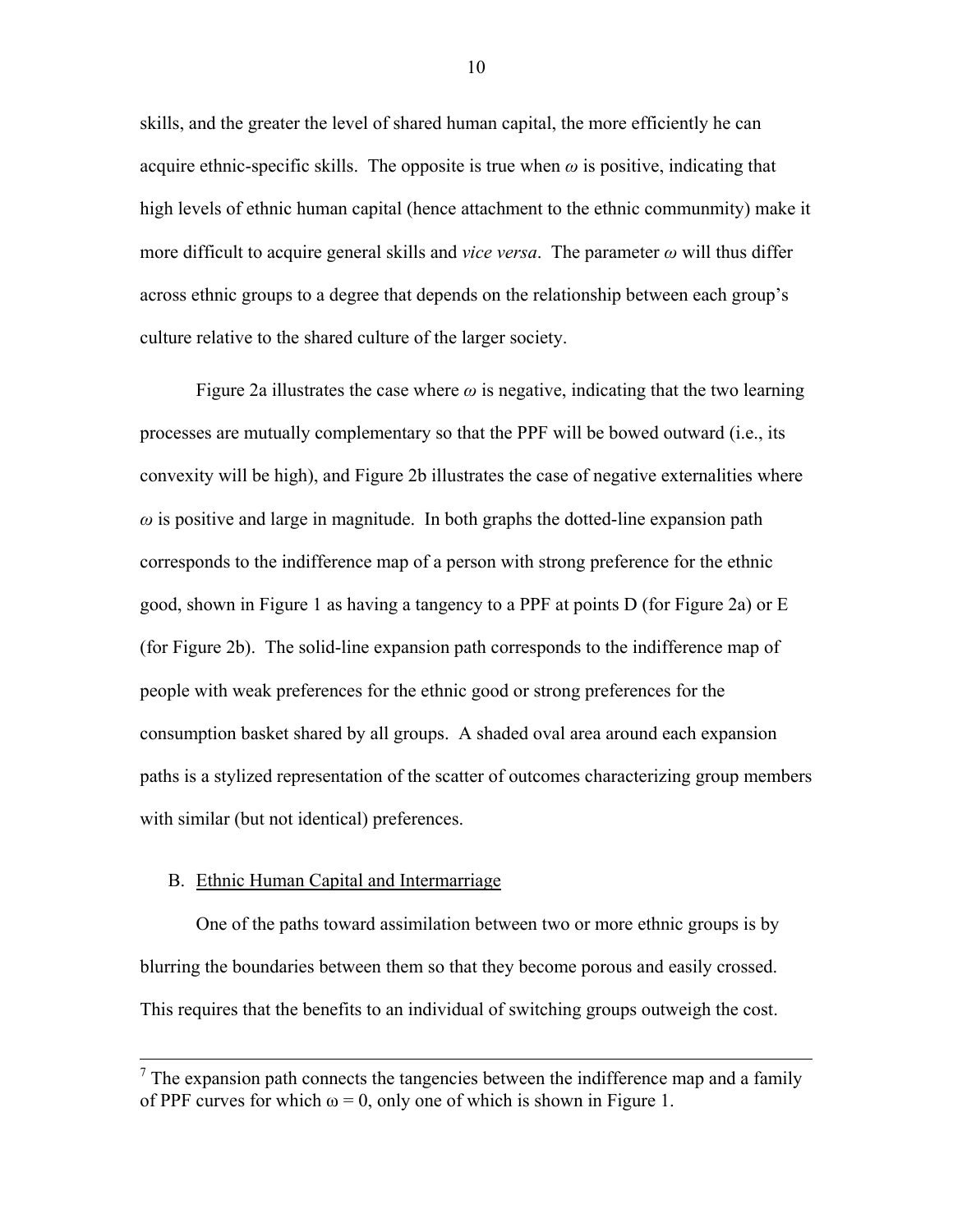<span id="page-11-0"></span>Ethnic human capital tends to discourage switching since it has little between-group transferability. That is, changing groups reduces the value of ethnic-specific skills and experiences acquired previously (especially in childhood) and entails additional investments specific to the new group. $8$  A very high level of group-specific human capital associated with religion, language, and other aspects of ethnicity may thus serve as a *de facto* barrier to entry even if the other group is positively disposed to newcomers.

Ethnic specificity of human capital investments within the family, or at least within a community structure that is intimately related with family life, is a critical variable for predicting the long-run group survival necessary for the persistence of multiple groups in a single national setting. In general, the greater the ethnic specificity of family-related human capital, the greater the incentive to choose a marriage partner from within the group. [Chiswick, 1991 #427;Lehrer, 1993 #473] If ethnic differences have little bearing on childrearing skills and family experiences, intermarriage and hence between-group assimilation is more likely. Ethnic group boundaries are further blurred when marital partners from different groups raise children with ambiguous affiliations, whether they belong to both groups or to neither. Intermarriage is thus both a symptom and a cause of assimilation.

Marital compatibility is generally greatest for people with similar levels of human capital, including ethnicity-specific human capital [Lehrer, 1993 #473;Lehrer, 1996 #551;Lehrer, 1998 #547]. For simplicity, suppose there is a threshold level of ethnic

<sup>&</sup>lt;sup>8</sup> In this respect the decision to switch ethnicity, whether through marriage or some other conversion mechanism, is formally analogous to migration: the lower the between-group transferability of ethnic skills, the greater the gain required to compensate for the cost of changing groups.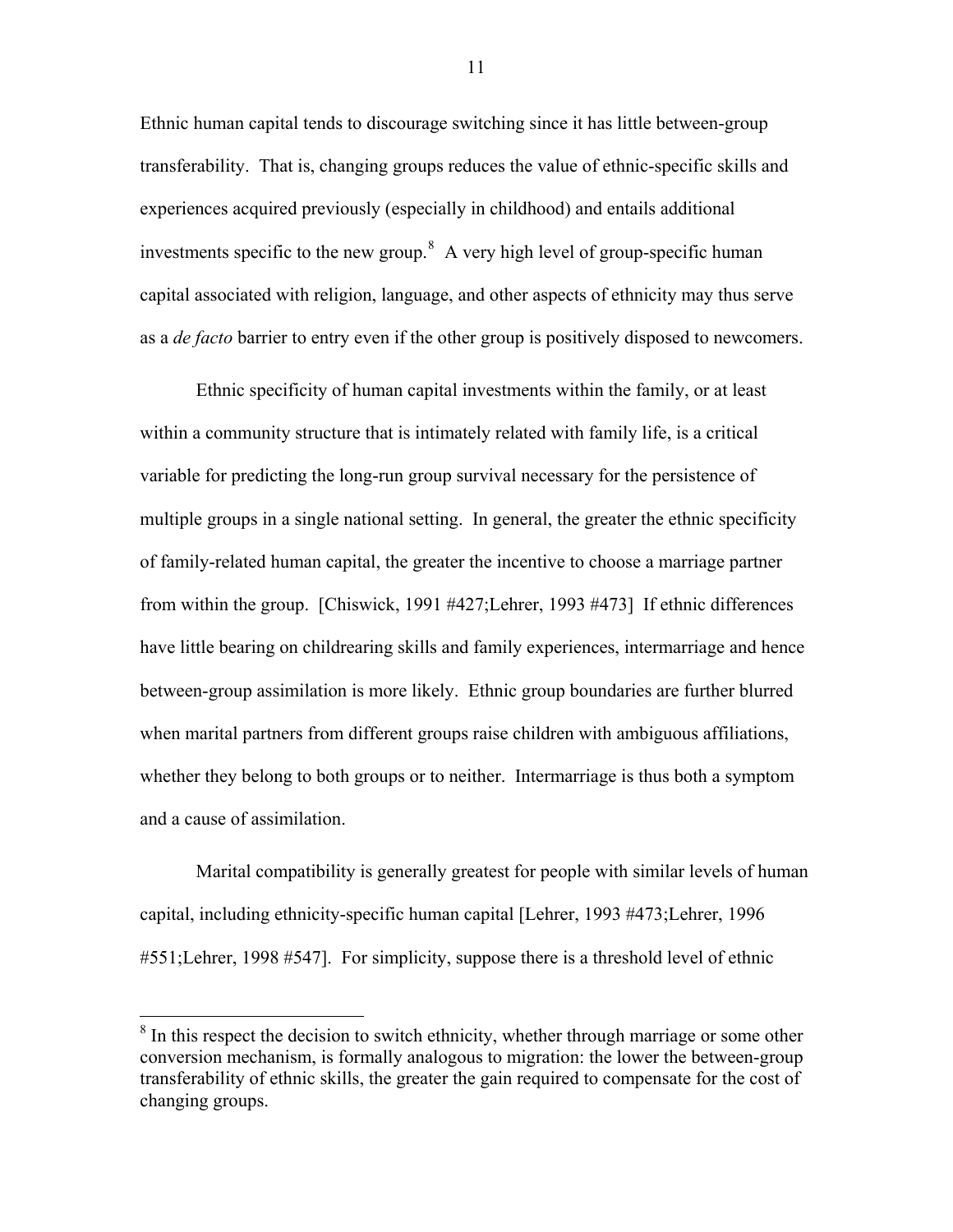human capital,  $h_E^*$ , above which people seek marital partners within the ethnic group, and below which exit is not sufficiently costly to make ethnicity an important criterion for the marital sort. The implications for ethnic intermarriage are illustrate in Figures 3a and 3b, in which axes and the shaded ovals duplicate those in Figures 2a and 2b, respectively. Individuals in the portion of the shaded ovals to the right of the vertical line at  $h_E^*$  would have a high propensity to marry within the group, while those to the left of this line would be more likely to intermarry.

Figure 3 suggests some straightforward hypotheses relating between-group differences in intermarriage patterns to differences in  $\omega$ , the ethnic-education externality parameter. Figure 3a illustrates the case where ethnic and general educations are mutually complementary, providing incentives to invest in both kinds of human capital. In this case people with large investments in human capital would tend to have relatively high levels of ethnic as well as shared human capital and thus be less likely to seek partners outside the group. Intermarriage is more likely to occur among the less educated, who are also more likely to include persons with weak preferences for the ethnic good. At all levels of education, however, members with different preferences (and thus in different shaded ovals) can have similar combinations of  $h_E$  and  $h_Y$  and thus form stable marriages with each other.

Differences in preferences are extremely important as a determinant of outcomes in Figure 3b, where it is much less likely that people in different ovals would match themselves with each other. When ethnic and general educations are anti-complementary (i.e., when each generates negative externalities for the other) people face reduced incentives to invest in human capital and tend toward specialization in one or the other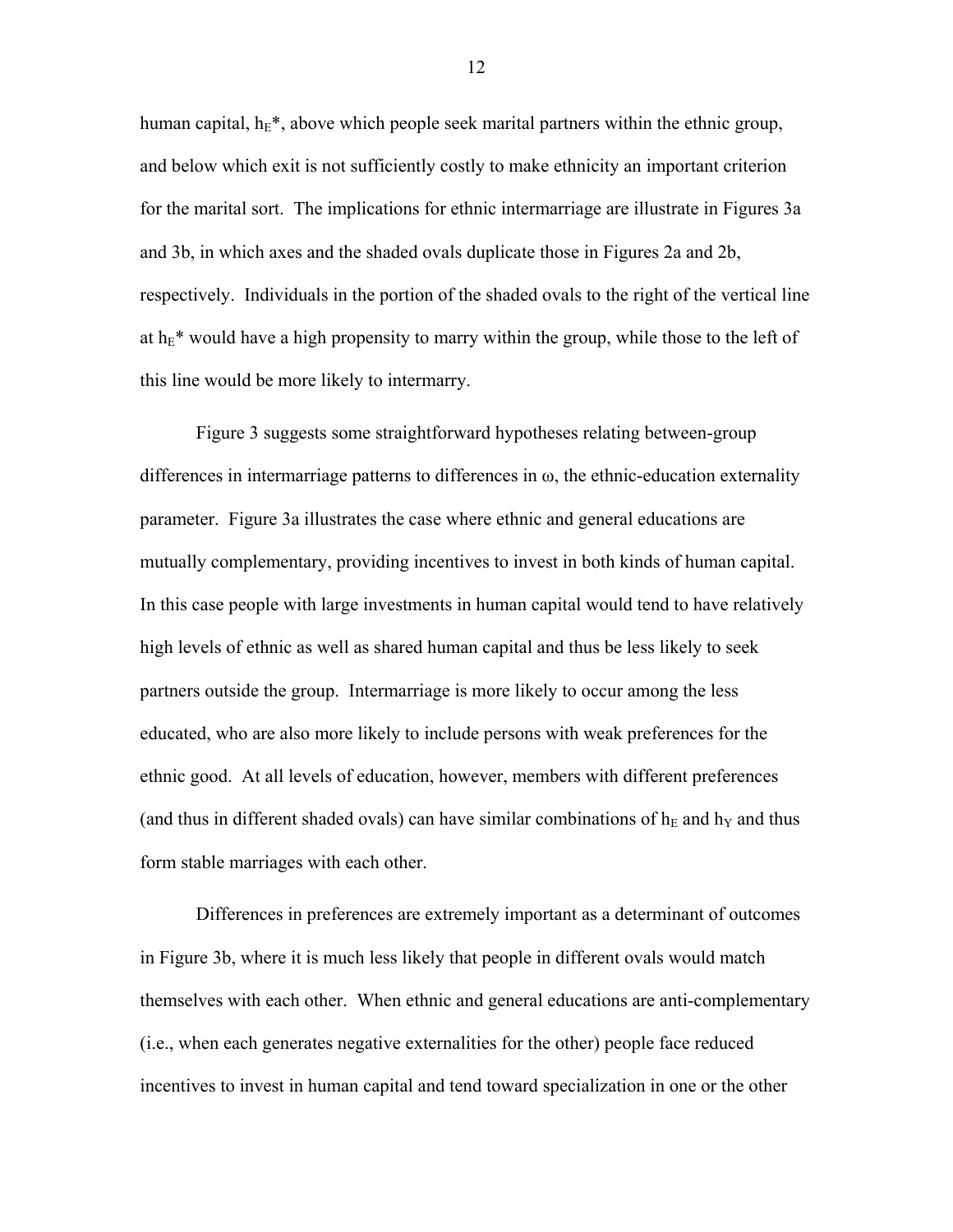type. In Figure 3b, the only people with a strong incentive to seek partners within the group are those with strong preferences for the ethnic good and heavy investments in ethnic human capital. In contrast, persons with weak preference for the ethnic good (or a strong preference for the shared good) are in an oval to the left of  $h_E^*$  and thus highly unlikely to seek a marital partner in the other oval. Those with low levels of  $h<sub>E</sub>$  may marry with each other, but they are also likely to match themselves with a partner of another ethnicity but similarly low levels of its ethnic human capital.

Low levels of ethnic human capital or high between-group transferability of human capital would facilitate movement by individuals across ethnic boundaries, whether purposeful (by conversion or intermarriage) or inadvertently as a byproduct of other consumption decisions. To the extent that such switching inevitably result in blended families, they lead *ipso facto* to a blurring of the social boundaries by which ethnic groups are distinguished from each other. Vague boundaries in turn facilitate further blending of ethnic identities, with two groups perhaps merging into a new ethnicity or with one group being drawn into the orbit of another. In contrast, high levels of ethnic human capital with low transferability would reinforce clear group boundaries, both directly and indirectly by encouraging within-group marriage.<sup>[9](#page-13-0)</sup>

This analysis suggests an important relationship between religion and ethnicity that tends to link the two aspects of group identity. The formation of religious human capital during childhood and youth is an important function of the family and community. Since this type of human capital is transferable across ethnic groups that share the same

<span id="page-13-0"></span><sup>&</sup>lt;sup>9</sup> The process described in this paragraph is analogous to the one obtained by Kelley by ranking religious groups along a spectrum from exclusivism to ecumenism. [Kelley, 1972 #469]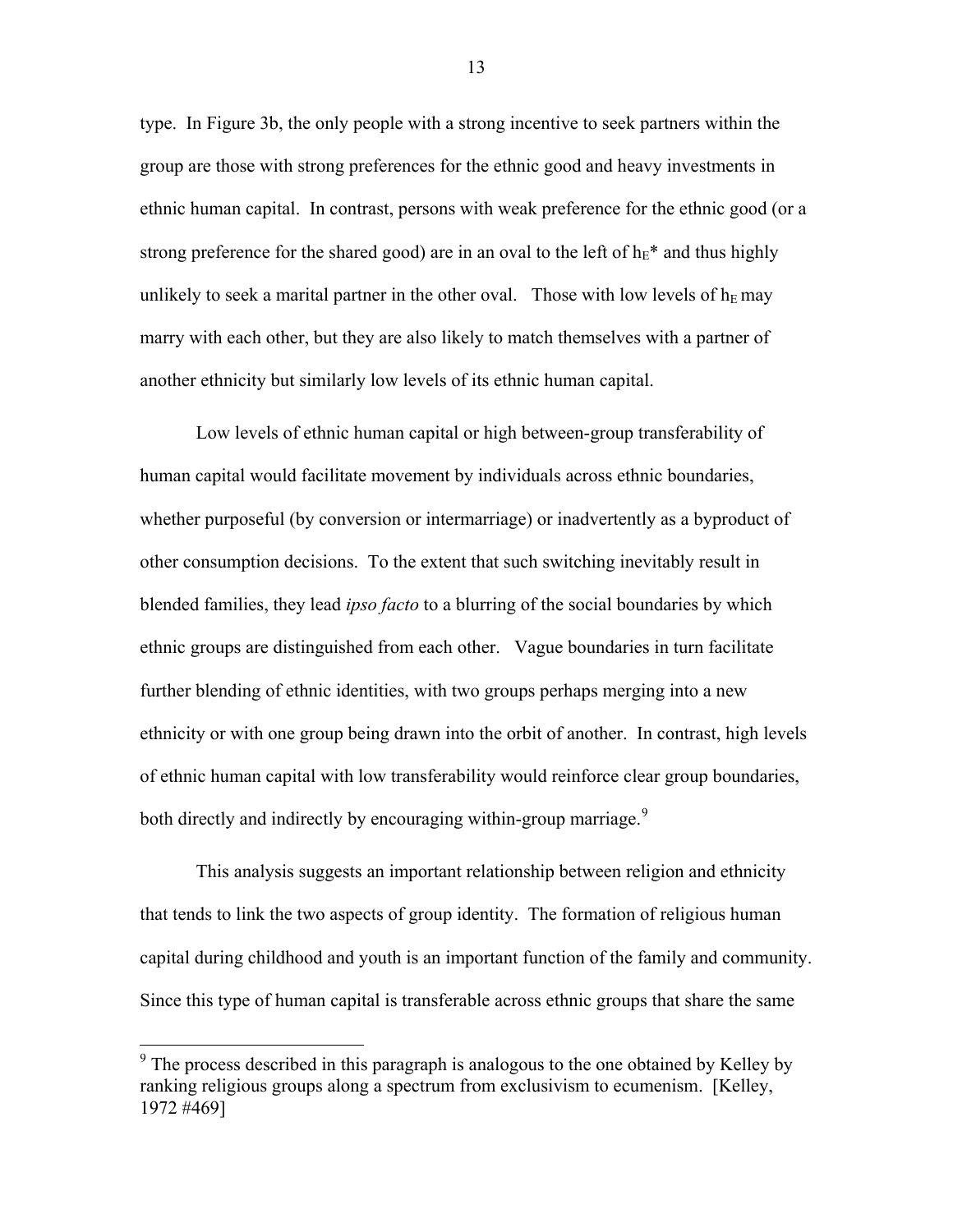religion, it is more permissive of switching between them than of switching to groups practicing another religion. Thus there would be a tendency to blur ethnic distinctions within religions and reinforce distinctions between religions, with long run tendencies for ethnicity and religion to become identified with each other.

#### C. Ethnic Identity and Assimilation

 $\overline{a}$ 

Even when there is no intermarriage, groups may be said to assimilate with respect to each other when they share values, goals, and activities, giving their members an incentive to invest in a common set of human capital attributes. That is, the greater the level of shared human capital embodied in a person,  $h<sub>Y</sub>$ , the more he or she has in common with members of other ethnic groups and hence, by definition, the greater the degree of assimilation.<sup>[10](#page-14-0)</sup> For simplicity, it will be assumed here that there is some threshold level of shared human capital,  $h_Y^*$ , beyond which an individual may be characterized as assimilated. By the same token, a group may be characterized as assimilated into the shared culture of a society if a large proportion of its members are assimilated because they embody at least  $h<sub>Y</sub>$ <sup>\*</sup> amount of shared human capital.

Figures 3a and 3b illustrate this threshold with a horizontal line at  $h_Y^*$ . The portion of the shaded ovals above this line represent people who are assimilated in this sense, sharing the values, attitudes, experiences and knowledge common to all ethnic groups in the larger society. The portion below this line represent the unassimilated, people who do not share much human capital with the mainstream society and are thus perceived as outsiders. By this definition assimilation need not mean homogeneity.

<span id="page-14-0"></span> $10$  For simplicity, this analysis assumes that each individual belongs to one and only one ethnic group. It applies symmetrically to all groups, including those described as "dominant" because of their large size or cultural influence.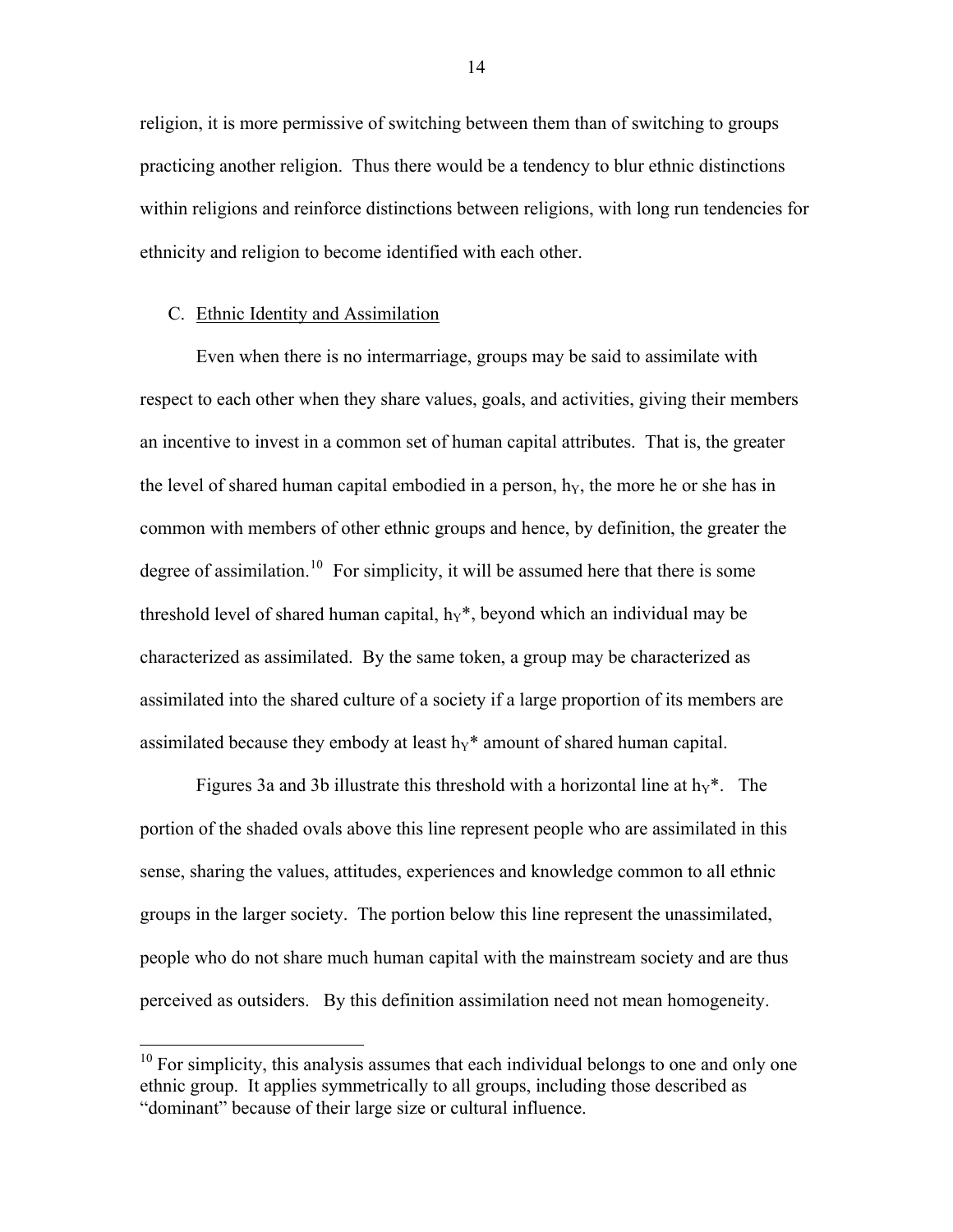While the amount of ethnic-specific human capital,  $h<sub>E</sub>$ , is critical for assessing the propensity to intermarry or cross group boundaries by some other means, only the amount of shared human capital,  $h<sub>Y</sub>$ , is relevant when assimilation is defined as participation in a shared culture.

The relationship between ethnic identity and assimilation is best seen by considering both definitions simultaneously, as illustrated in Figure 3 by the division into four quadrants. Quadrants III and IV represent people who embody less than  $h_E^*$  amount of ethnic human capital and thus are prone to assimilation through intermarriage. Quadrants I and IV represent people who embody more than  $h_Y^*$ ; people who are assimilated in the sense that they share the same values, attitudes, experiences and knowledge as the members of other ethnic groups in the larger society.

People in quadrant IV are assimilated, and those in quadrant II are unassimilated, by both criteria. These are the quadrants that characterize groups for which ethnic education is most anti-complementary with respect to general education, inducing people to specialize in either ethnic or shared human capital, as illustrated in Figure 3b. Those who choose the ethnic-specific investment path have low levels of  $h<sub>Y</sub>$  and thus tend to be socially – and perhaps also geographically – isolated from the mainstream, giving them strong incentives to marry within the group while making them less attractive as partners for people of other ethnicities. Members of this ethnicity who choose the shared-humancapital investment path tend to fall in quadrant IV. Their low levels of ethnic human capital reduce the priority of finding a marriage partner of the same ethnicity, while their high levels of shared human capital make them attractive to someone of another ethnicity who places a similarly low priority on this criterion.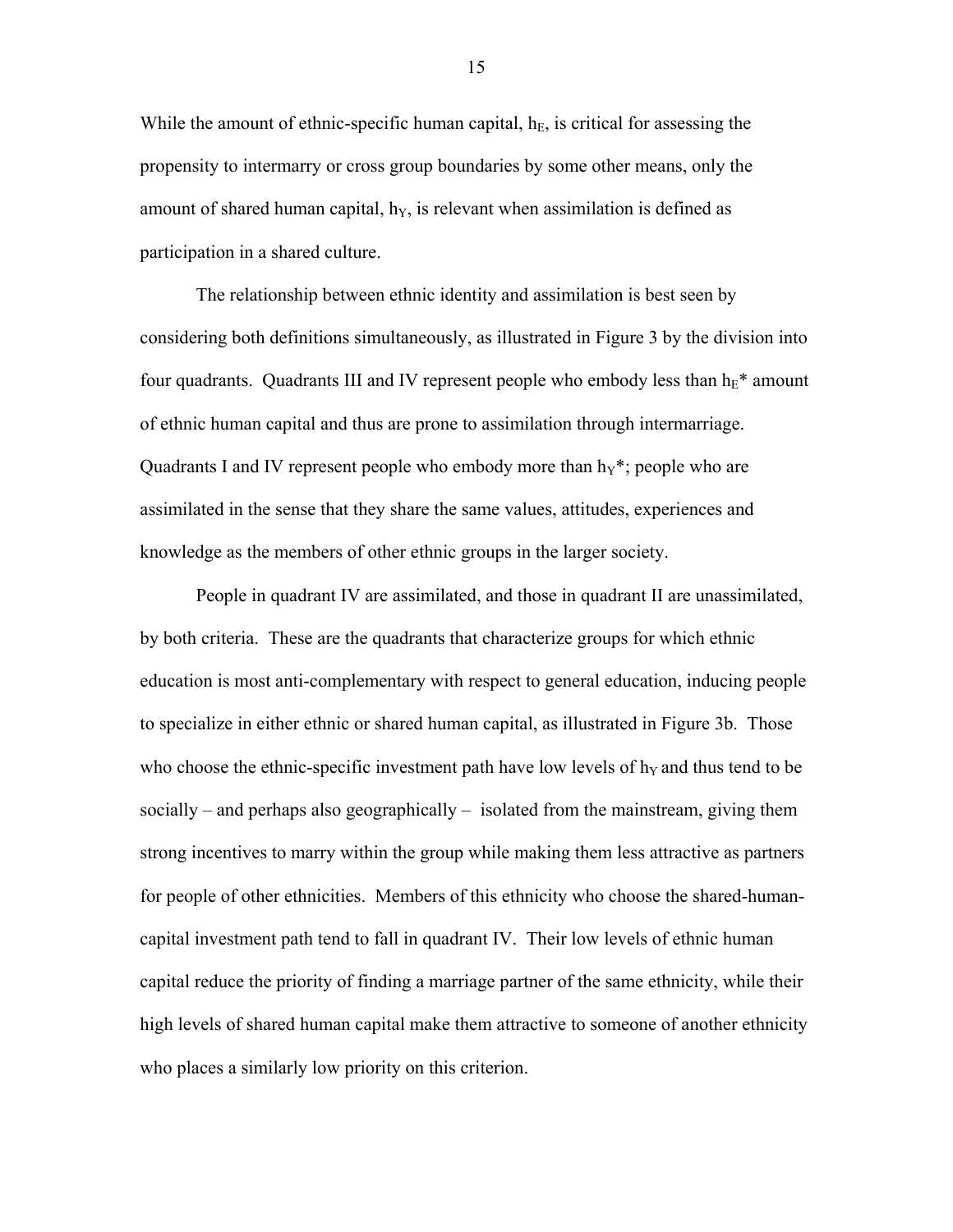Figure 3a illustrates the propensity to assimilate for groups in which ethnicspecific and general educations are mutually complementary. The less-educated members of such a group are likely to be found in quadrant III where low levels of ethnic human capital make intermarriage (hence assimilation) more likely but low levels of shared human capital make it difficult for them to participate fully in the mainstream. High levels of education characteristic of such groups suggest that more members will be in quadrant I. These people would be productive and culturally assimilated members of the larger society, but they would also have a strong ethnic identity, participate in the ethnic community, and choose a marital partner of the same ethnicity. Theirs is a fully assimilated "successful" ethnic group if the shared society is multicultural and/or tolerant of diversity. If the shared society places great importance on ethnic homogeneity, however, their presence may be viewed as a problem and generate ethnic conflict.

#### III. Economic Rent and Ethnic Relations

Ordinary market forces often provide strong incentives to invest in shared human capital and thus tend to foster harmonious inter-group relations. Sometimes, however, the same market forces are used to justify (and thus support) intense ethnic conflict. With respect to the model developed above, market forces foster assimilation by providing incentives for members of all groups to invest in productive skills, an important component of h<sub>Y</sub>. Groups with large negative value of  $\omega$  (i.e., positive externalities between ethnic and general education processes) will be especially responsive to these incentives, resulting in a "successful" ethnic group with members that are both assimilated and strongly attached to their ethnic communities. In contrast, groups for which the parameter  $\omega$  has a large positive value (i.e., negative externalities between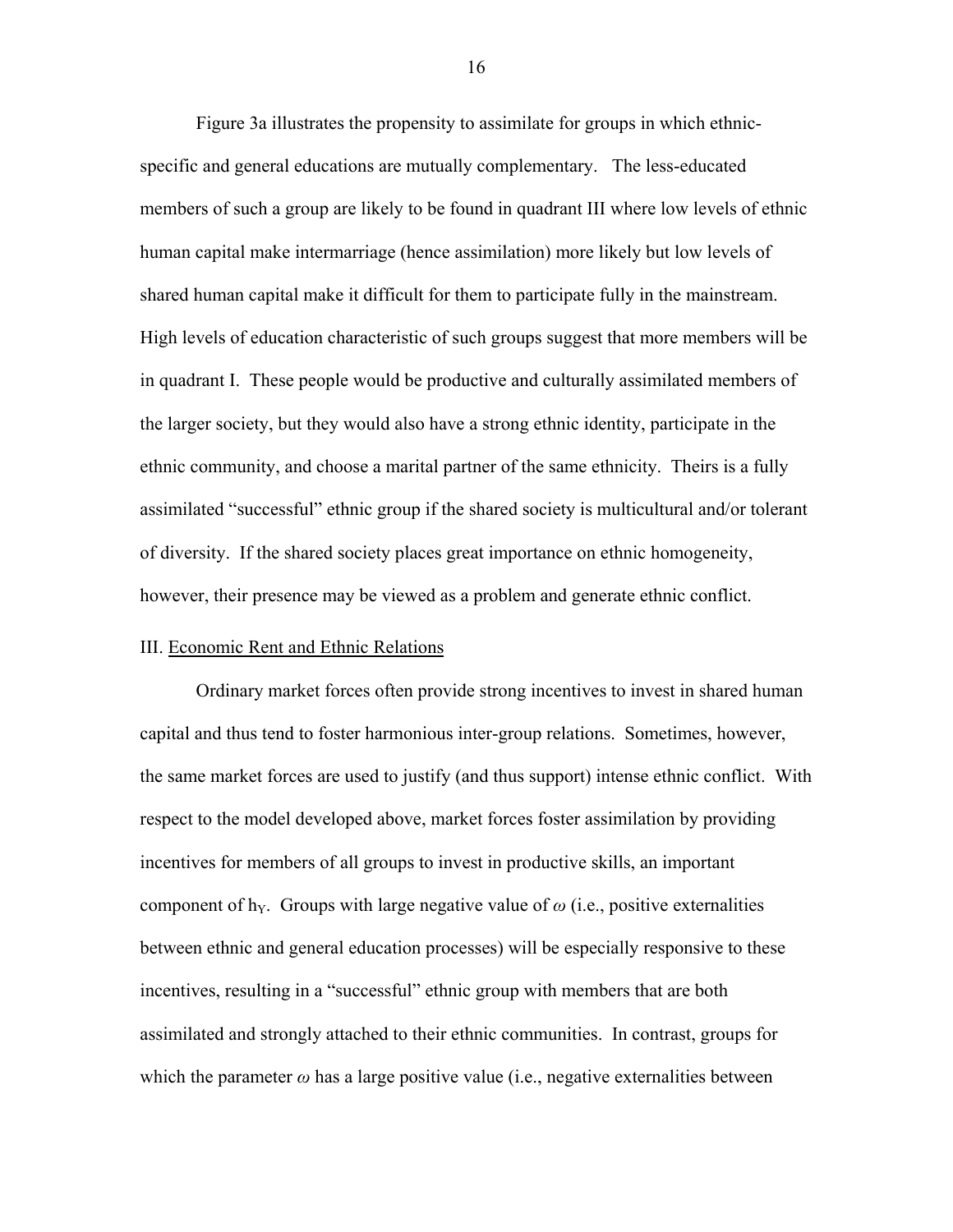learning ethnic skills and shared skills) tend to become fragmented, with a large ethnic subgroup that has low levels of  $h<sub>Y</sub>$ . The consequence is a "disadvantaged" ethnic group whose members are culturally isolated from, and dissatisfied with, the larger society.<sup>[11](#page-17-0)</sup> The economics of inter-group relations differs importantly between these two cases.

When  $\omega$  is negative, members of an ethnic group tend to have high levels of both  $h<sub>Y</sub>$  and  $h<sub>E</sub>$  and be successful participants in productive activities. Since there are many different productive skills encompassed in the concept of  $h<sub>Y</sub>$ , members of a particular ethnic group may tend to cluster in occupations for which their ethnic human capital is especially complementary. Members of a particular ethnic group rarely account for the entire supply of labor to a particular occupation, but the advantage in skill-acquisition that attracts them implies a scarcity rent that tends to be higher than that of their colleagues with different ethnicities. In contrast when  $\omega$  is positive, strongly-attached members of an ethnic group tend to be low-earning, isolated both socially and geographically from other ethnic groups with whom they share little human capital. The combination of isolation and disadvantage can foster a sense of grievance, but more importantly it raises the return to rent-seeking behavior relative to production activities.

# A. Production vs. Transfer Society

 $\overline{a}$ 

The importance of ethnic differences in scarcity rents is that they provide economic incentives for a "transfer society," where laws or other arrangements are

<span id="page-17-0"></span> $11$  While low earnings can be partially offset by the formation of ethnic enclaves, this tends to reinforce the isolation of a disadvantaged group from the larger society. Whether the is viewed as "good" or "bad" depends on the values of the group itself and also on the importance placed on assimilation by the larger society.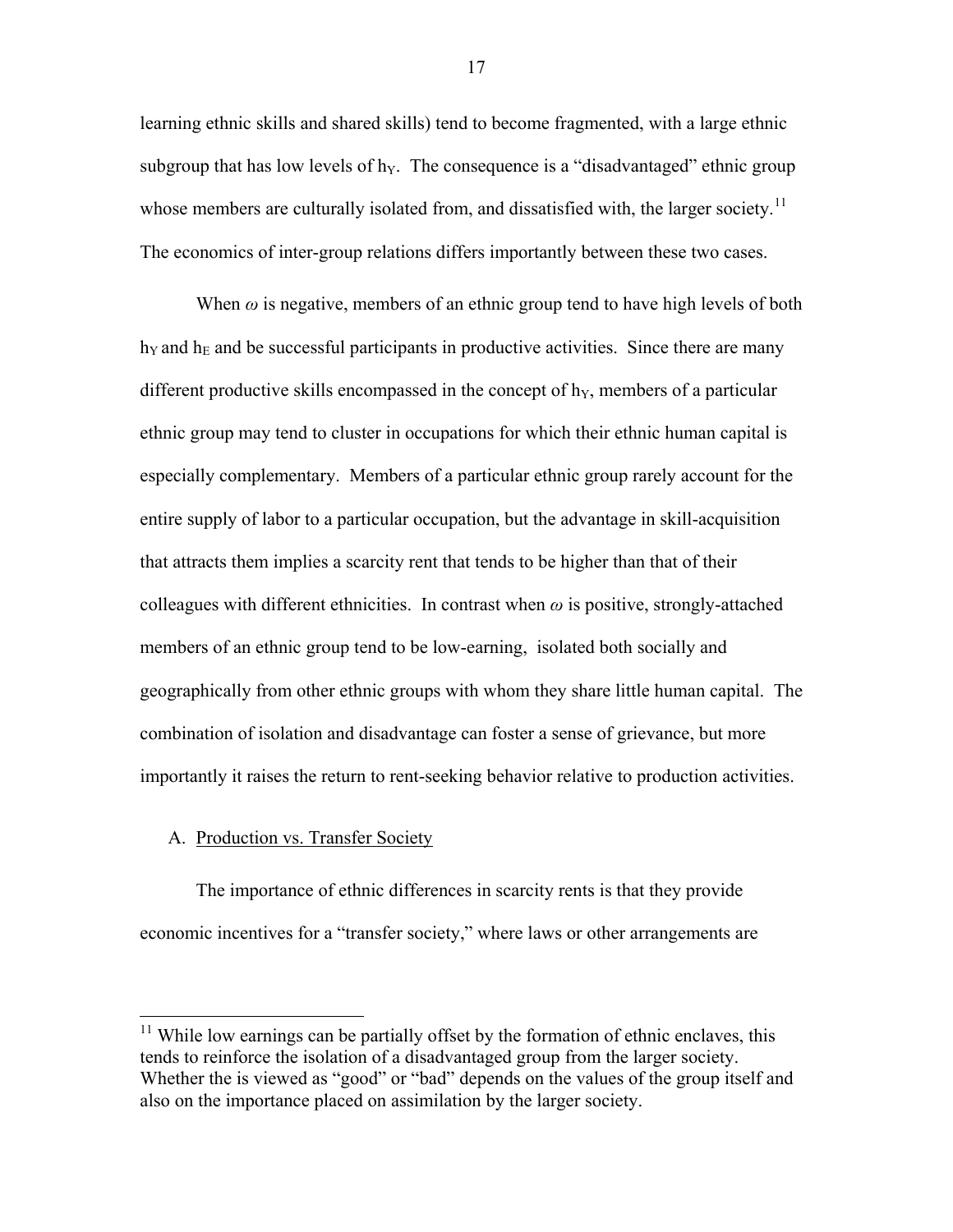designed to benefit one ethnic group at the expense of others [Anderson, 1989 #541].<sup>[12](#page-18-0)</sup> The incentives to support such a society are positively related to ethnic-group differences in the levels of economic rent and inversely related the cost of enforcing the transfer. Ethnic groups differ in their attitudes toward rent seeking as an acceptable alternative to production as well as in their power to enforce such exchanges, and they vary accordingly in their supportiveness of these strategies. Where transfer strategies are viable, however, they constitute a clear incentive for groups to resist assimilation into the shared mainstream.

## B. Rent-Seeking Skills

 $\overline{a}$ 

As with any other economic activity, the efficiency of rent seeking can be positively affected by an increase in the relevant skills. When considering the effects of ethnic human capital on the formation of shared skills, group differences may arise in the relative supply conditions of transfer relative to production skills, and groups with relatively high transfer skills would have a strong incentive to resist assimilation. Rentseeking skills would be especially valuable in countries where transfers have been relatively more important than production as a source of income, whether because production is low (as in some LDCs) or because transfers are especially large (as in the former Soviet Union) or both. Thus it may be no coincidence that some of the most

<span id="page-18-0"></span><sup>&</sup>lt;sup>12</sup> Economic agents have two basic strategies for expanding their opportunities for consumption, by raising productivity or by seeking to capture for themselves (whether by taxation, fiat, theft or extortion) the rents earned by other agents. In a "production" society free markets would maximize aggregate consumption and cause the income distribution to be Pareto optimal. In a "transfer" society this is not the case, for even when transfers are limited to scarcity rents (in which case they would not change the level or allocation of existing resources) they represent a reduction in capital formation and hence a deadweight loss in aggregate production.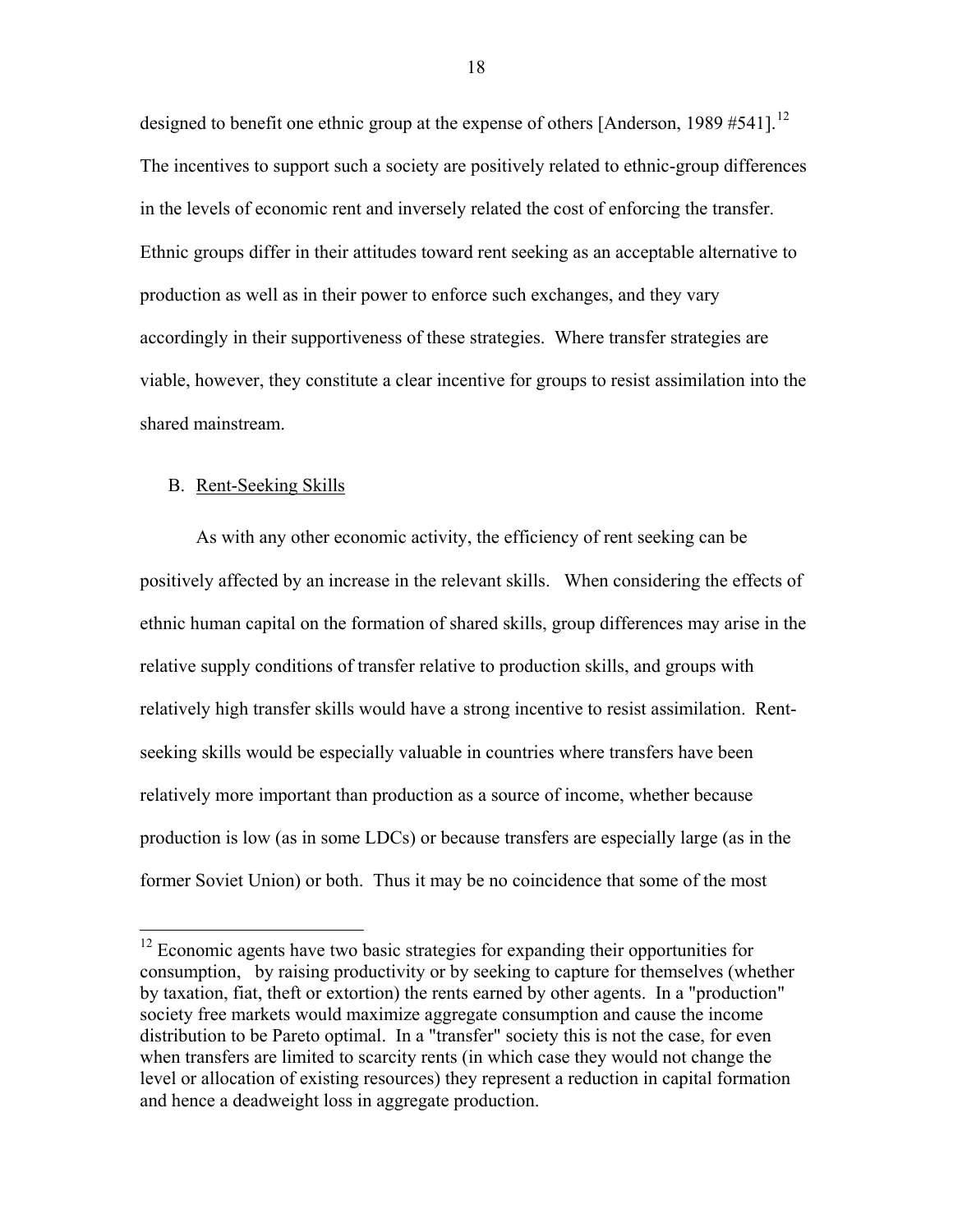virulent ethnic violence of our time occurs in countries with low levels of modern human capital or a history of inefficiency in production. Although economically induced ethnic violence may be self-limiting (if only because it dissipates the very rents that serve as its reward), it can be very destructive and have immiserating long-run effects on the economy as a whole. $^{13}$  $^{13}$  $^{13}$ 

Ethnic conflict in general, and rent seeking conflict in particular, is probably as old as history itself. Yet the modern era has added a new dimension to the transfer society and hence a new economic impetus for ethnic conflict: if high productivity raises the stakes by increasing aggregate income, public-sector provision of services presents an institutional structure facilitating extensive income transfers. Thus control of a national government is a prize worthy of considerable sacrifice, and many ethnic groups have chosen to divert resources to that end. This suggests that it is no coincidence that economic development in the nineteenth and twentieth century has been accompanied by the emergence of particularly powerful nationalist movements on the part of many ethnic groups for whom sovereignty was not previously an issue.

#### IV. Conclusion and Policy Implications

 $\overline{a}$ 

The focus of this paper has been on understanding economic forces that support the assimilation of ethnic groups into a larger society. A microeconomic model of ethnic group membership was used to analyze the incentives for individuals to attach themselves to the group, and hence the economic conditions under which assimilation would be the likely outcome. Ethnic human capital was shown to be a key variable in this model, with

<span id="page-19-0"></span><sup>&</sup>lt;sup>13</sup> The image of a "cash cow" – yielding a steady flow of income with no diminution of capital – meets the fable of the "goose that lays a golden egg" – a source of easy income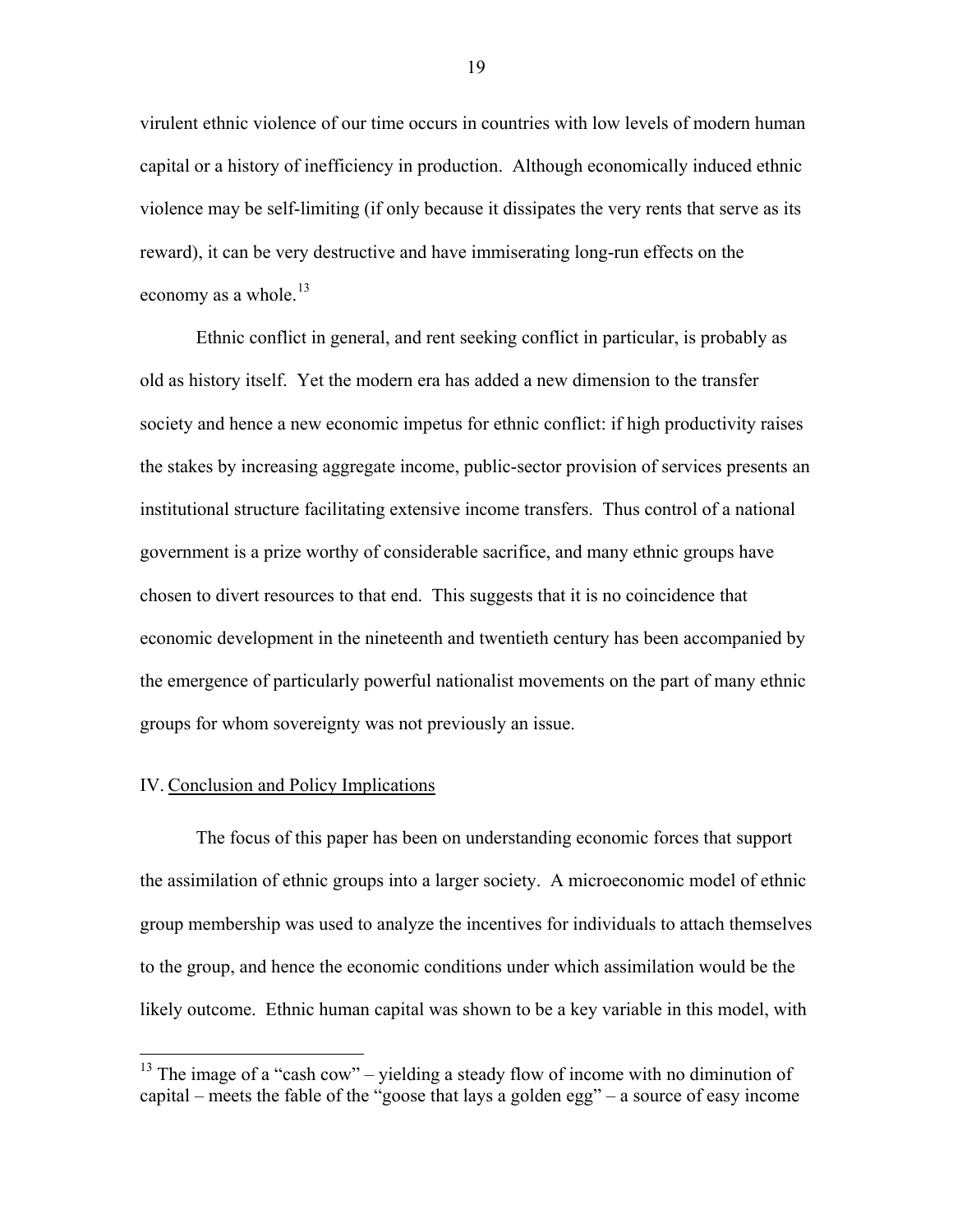important implications not only for group survival but also for a number of ethnic-group differences in labor supply and demographic behavior. Between-group differences in the nature of ethnic human capital can also result in differences in shared skills and hence in the importance of scarcity rents earned by group members. When these differences are large they provide an incentive for low-rent groups to extract income transfers from highrent groups, a process that necessarily involves some degree of conflict in a Paretooptimal economy and thus retards assimilation.

The model developed in this paper suggests several different approaches to achieving assimilationist goals. First, and perhaps most importantly, it suggests that ethnic identity *per se* is neither undesirable nor a barrier to the assimilation of individuals into the larger society. The goal of assimilation need not be to erode all ethnic distinctions, but rather to increase the common culture and economic opportunities shared by all groups. Adaptations of the shared culture that increase its compatibility with a particular ethnic group would also have the effect of reducing that group's negative externalities parameter,  $\omega$ , and thus encourage its members to invest in the shared human capital that constitutes assimilation. Policies that welcome ethnic diversity within the larger society would have this effect.<sup>[14](#page-20-0)</sup>

Within an ethnic group, any adaptations that reduce negative externalities between ethnic-specific and general education, *ω*, would have the effect of increasing assimilation. If the production possibility frontier (PPF) for the acquisition of these two

 $\overline{a}$ 

only as long as it remains intact.

<span id="page-20-0"></span> $14$  A policy of multiculturalism would fit this description as long as it is genuinely inclusive. Multicultural policies that effectively elevate some groups (e.g., "disadvantaged" relative to "advantaged") would not have the desired effect.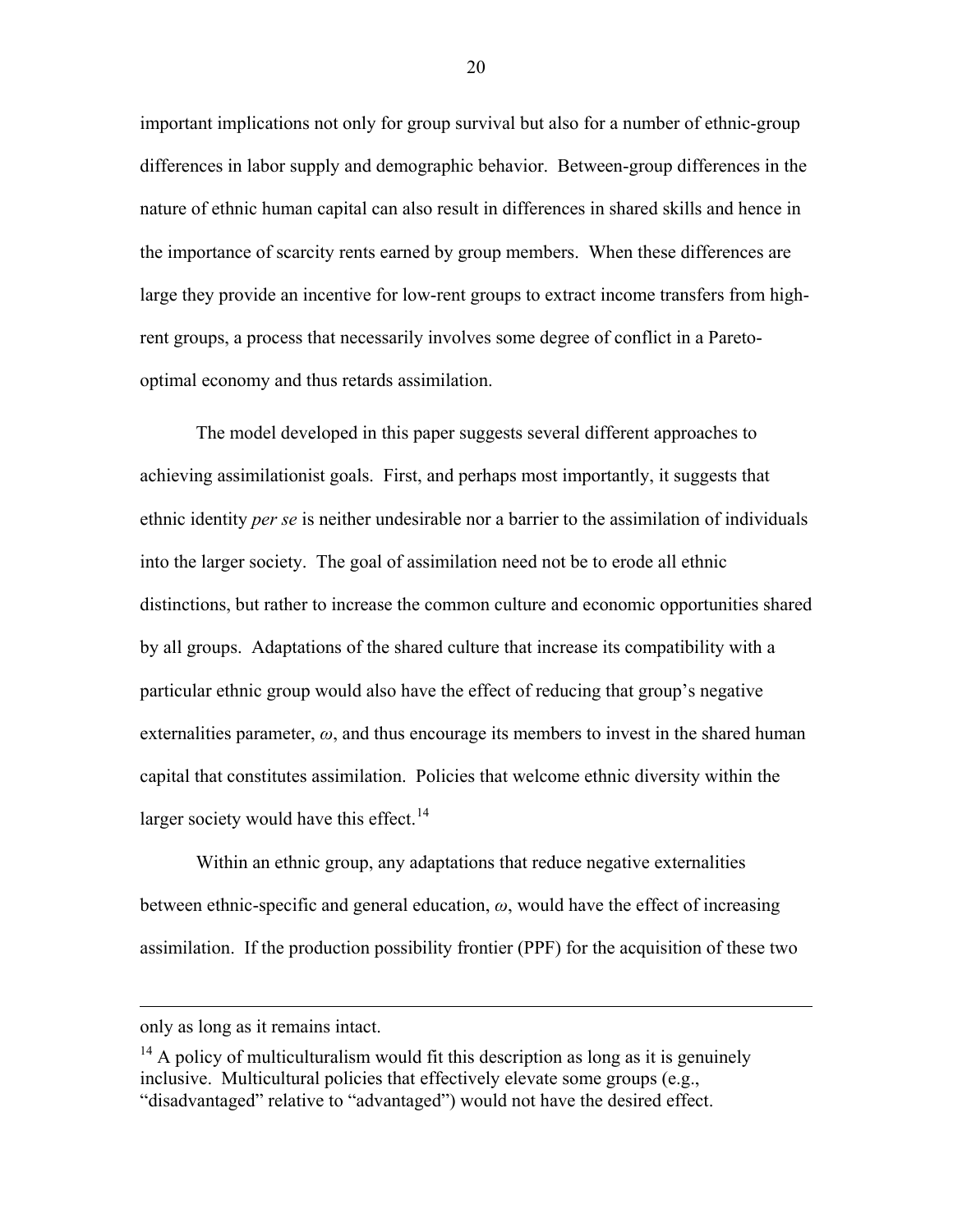types of skill is convex to the origin, this will bow it out even further and thus have the effect of strengthening ethnic identity as well. If  $\omega$  is positive and sufficiently large that the PPF is concave, adaptations that make ethnic skills more compatible with the larger society encourage more members to assimilate but also reduce the likelihood that assimilated members will leave the group. For such groups the challenge is to find adaptations that reduce negative externalities without sacrificing the ethnic identity that gives the group its special character.

Apart from these educational changes, economic policies that encourage interethnic rent-seeking rivalries should be avoided since they retard assimilation. Any transfer society based on group differences would *ipso facto* generate such rivalries. Even if income transfers are voluntary, however, as they might be for subsidies to lowincome families, a "disadvantaged" ethnic group with a large proportion of transfer recipients may develop institutions that implicitly support low levels of assimilation. The challenge is to design transfers that are neutral with respect to group membership to avoid erecting barriers to assimilation as an unintended consequence.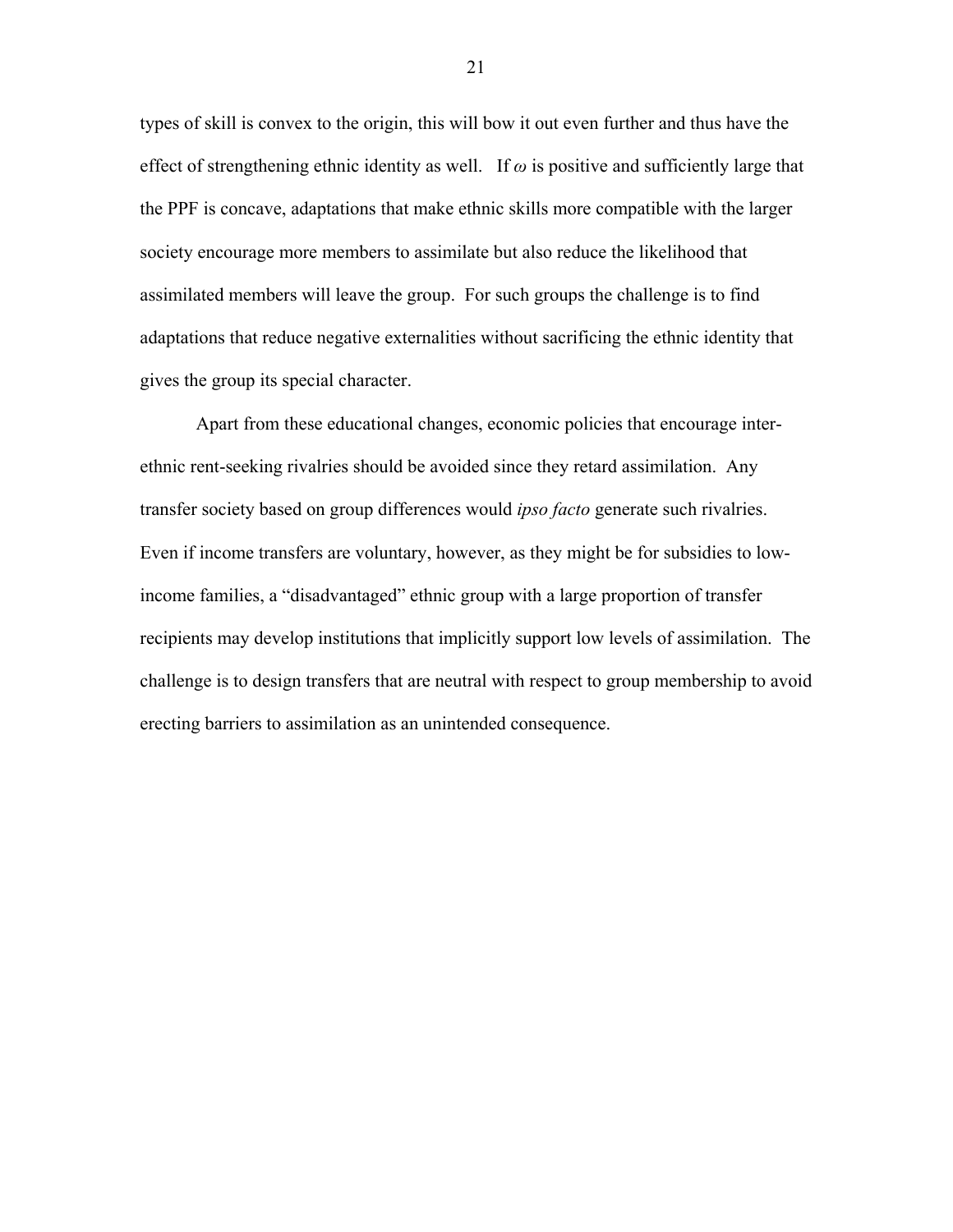# **References**

- Anderson, T. and P. J. Hill (1989). The Birth of a Transfer Society. Lanham, MD, University Press of America.
- Becker, G. S. (1981). A Treatise on the Family. Cambridge, Mass., Harvard University Press.
- Chiswick, B. R. (1988). "Differences in Education and Earnings Across Racial and Ethnic Groups: Tastes, Discrimination, and Investments in Child Quality." Quarterly Journal of Economics **103**: 571-597.
- Chiswick, B. R. and P. W. Miller (2005). "Do Enclaves Matter in Immigrant Adjustment?" City and Community **4**(1): 5-35.
- Chiswick, C. U. (2006). "An Economic Perspective on Religious Education: Complements and Substitutes in a Human Capital Portfolio." Research in Labor Economics **24**: 449-467.
- Chiswick, C. U. and E. L. Lehrer (1991). "Religious Intermarriage: An Economic Perspective." Contemporary Jewry **12**: 21-34.
- Kelley, D. M. (1972). Why Conservative Churches Are Growing: A Study in Sociology of Religion. New York, Harper & Row.
- Lehrer, E. L. (1996). "The Determinants of Marital Stability: A Comparative Analysis of First and Higher Order Marriages." Research in Population Economics **8**: 91-121.
- Lehrer, E. L. (1998). "Religious Intermarriage in the United States: Determinants and Trends." Social Science Research **27**: 245-263.
- Lehrer, E. L. and C. U. Chiswick (1993). "Religion as a Determinant of Marital Stability." Demography **30**(3): 385-404.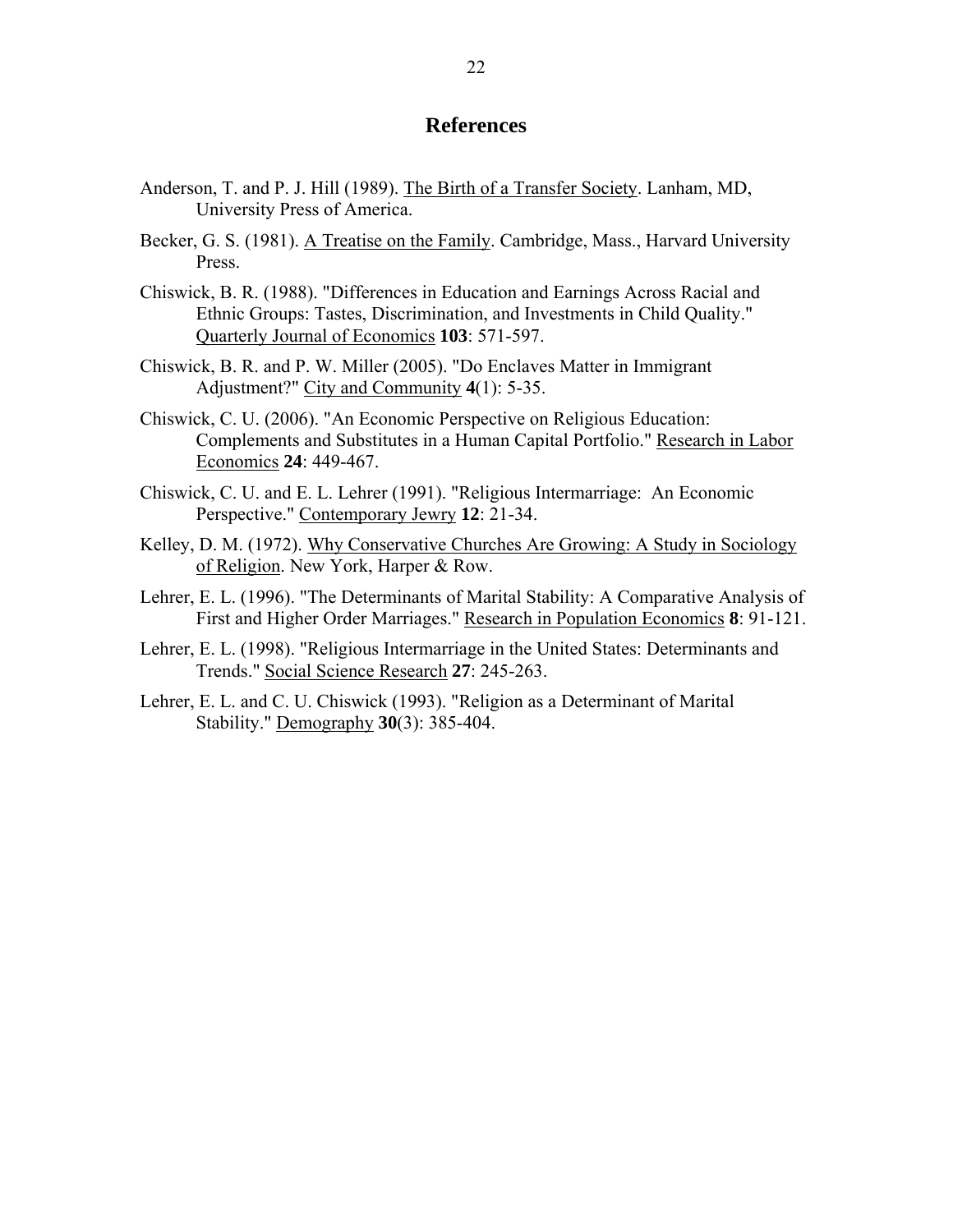

Figure 1: Strong Preference for Ethnic Goods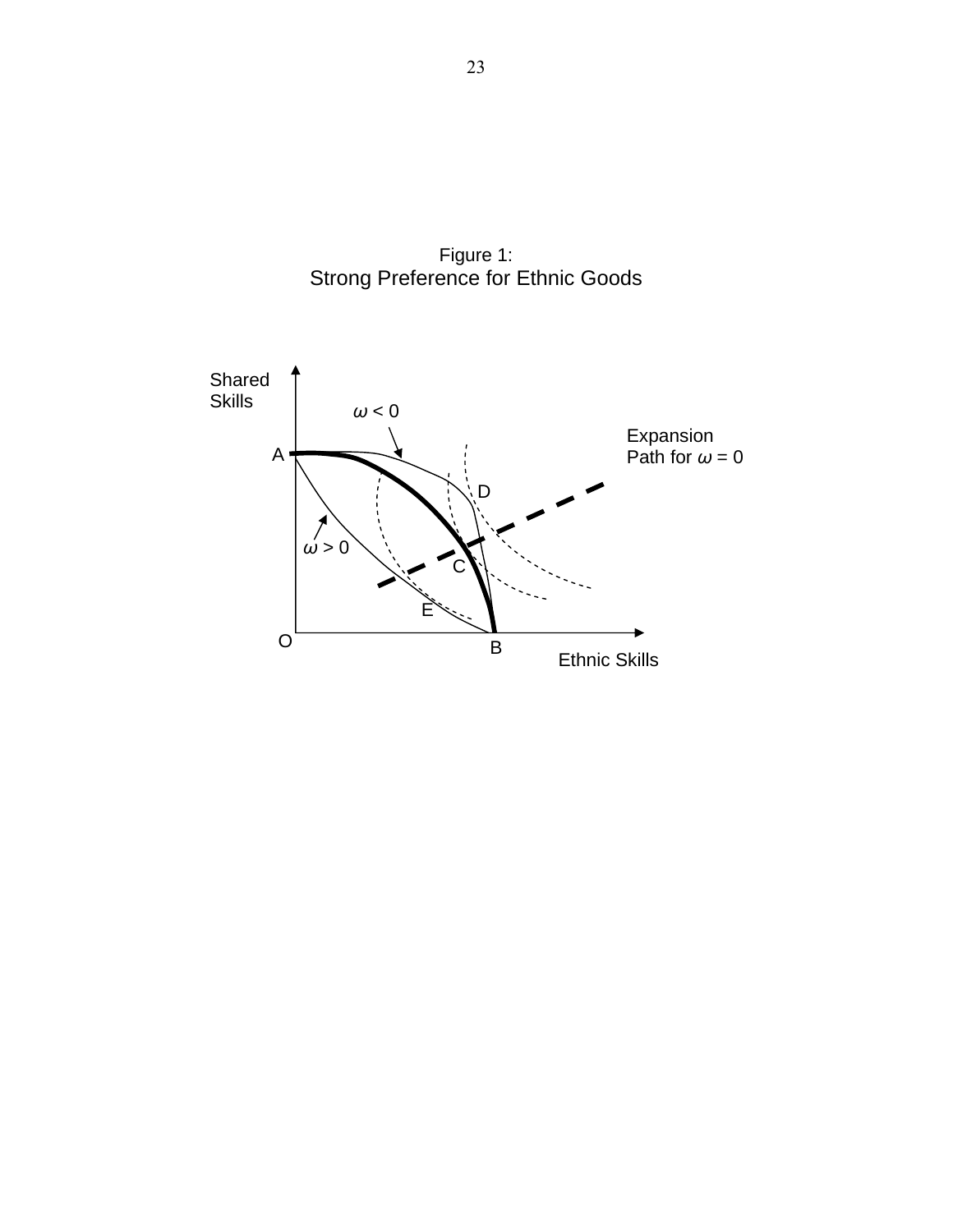

Figure 2a Demand for Ethnic Goods: *ω* < 0

Ethnic Skills

Figure 2b Demand for Ethnic Goods: *ω* > 0